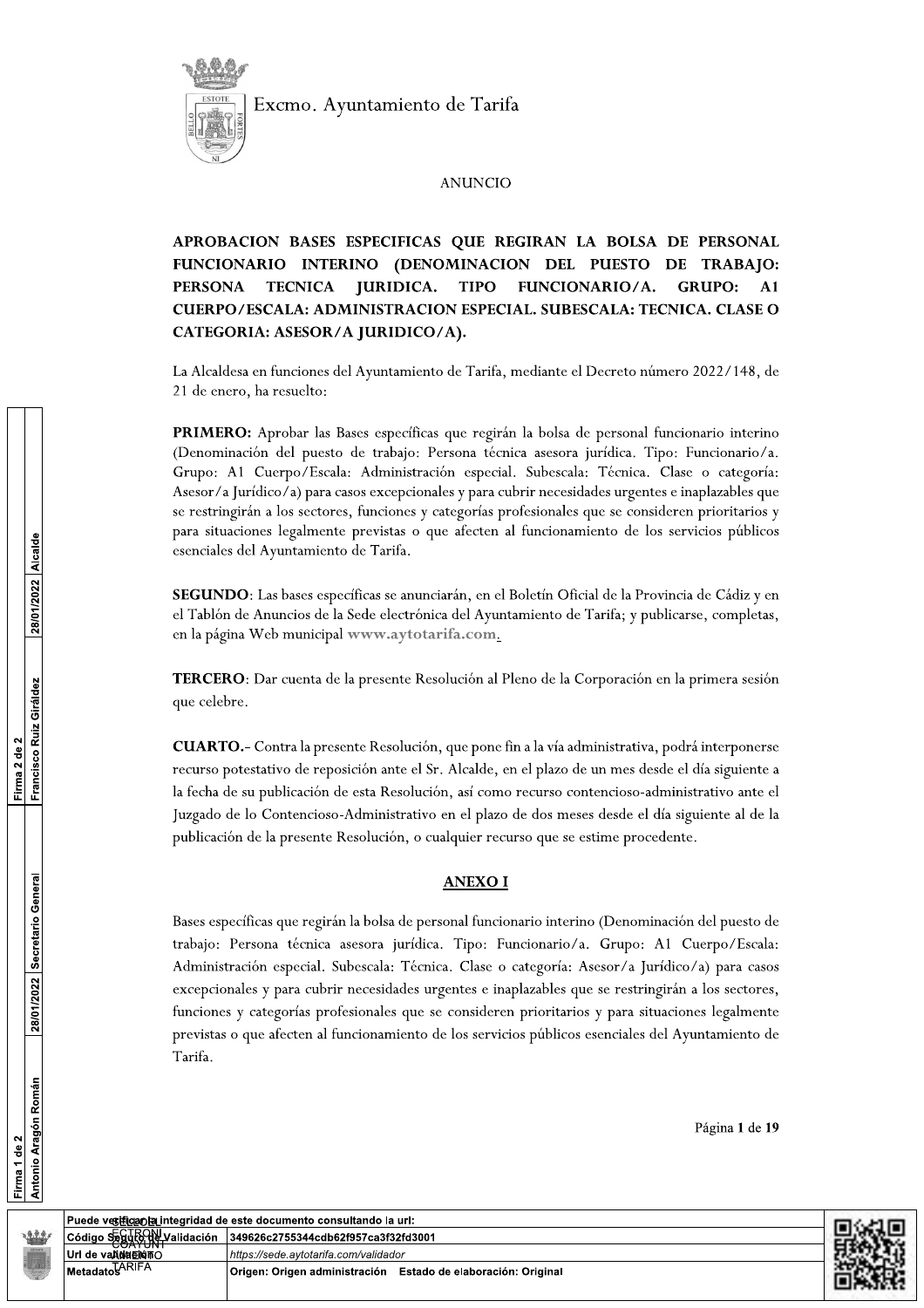#### Primera. Objeto de las bases específicas.

1.1. Objeto.-

Las bases específicas que regirán la constitución de bolsa de personal funcionario interino (Denominación del puesto de trabajo: Persona técnica asesora jurídica. Tipo: Funcionario/a. Grupo: A1 Cuerpo/Escala: Administración especial. Subescala: Técnica. Clase o categoría: Asesor/a Jurídico/a) para casos excepcionales y para cubrir necesidades urgentes e inaplazables que se restringirán a los sectores, funciones y categorías profesionales que se consideren prioritarios y para situaciones legalmente previstas o que afecten al funcionamiento de los servicios públicos esenciales del Ayuntamiento de Tarifa.

#### 1.2. Cese y efectos:

El cese y efectos de dicho nombramiento serán desde el día de la toma de posesión y hasta el día anterior en que se produzca, además de las previstas en el artículo 63 del Real Decreto Legislativo 5/2015, de 30 de octubre, por el que se aprueba el texto refundido de la Ley del Estatuto Básico del Empleado Público, cualquiera de las siguientes circunstancias:

- Que la plaza ocupada interinamente se provea por funcionario de carrera por alguno de los sistemas de provisión previstos reglamentariamente.
- Que se extinga el derecho a la reserva del puesto de trabajo del funcionario/a sustituido/a
- Que por causas sobrevenidas la plaza sea amortizada, o así lo decida la Corporación en el ejercicio de su potestad de autoorganización.
- Que la Administración considere que ya no existen las razones de necesidad o urgencia que motivaron la cobertura interina.
- Que se decrete el cese del funcionario por jubilación, edad o incapacidad o se produzca la vacante de la plaza por cualquier otra causa.
- Cualquier otra circunstancia de las causas contempladas por la legislación vigente, que darán lugar al cese inmediato de la persona funcionaria interina, en el desempeño temporal de las funciones de Asesor Jurídico, sin que ello comporte compensación económica alguna o de otra naturaleza por parte de esta Corporación.

#### Segunda.- Procedimiento selectivo.

El proceso selectivo se realizará mediante el sistema de concurso-oposición libre y constará de dos fases:

La fase de oposición, de carácter eliminatorio, que podrá alcanzar hasta un máximo de 20 puntos. La fase de concurso, de carácter no eliminatorio, que podrá alcanzar hasta un máximo de 10 puntos.

#### 2.1- Fase de oposición:

Puede verificar la integridad de este documento consultando la

Código Seguro de Validación

Url de validación

**Metadatos** 

La fase de oposición consistirá en la realización de dos pruebas de aptitud, eliminatorias y obligatorias, que podrán alcanzar hasta un máximo de 20 puntos del total del proceso selectivo.

Las personas aspirantes serán convocadas, siendo excluidas de la oposición quienes no comparezcan, salvo causa de fuerza mayor debidamente acreditada y libremente apreciada por el Tribunal.

Antes del inicio de cada prueba se deberá requerir la acreditación de su personalidad, pudiéndose reiterar durante el desarrollo de las mismas.

Las personas opositoras deberán acudir provistas del DNI, o en su defecto pasaporte o carnet de conducir con fotografía reciente.

Los ejercicios de la oposición serán los siguientes:

349626c2755344cdb62f957ca3f32

https://sede.aytotarifa.com/validad

Origen: Origen administración

#### 2.1.1.- Primer ejercicio. Cuestionario tipo test.

Consistirá en contestar un cuestionario tipo test de 100 preguntas planteadas por el tribunal relacionadas con las materias que constarán en el ANEXO I, con carácter eliminatorio.

| url:                            |  |
|---------------------------------|--|
| 2fd3001                         |  |
|                                 |  |
| Estado de elaboración: Original |  |
|                                 |  |

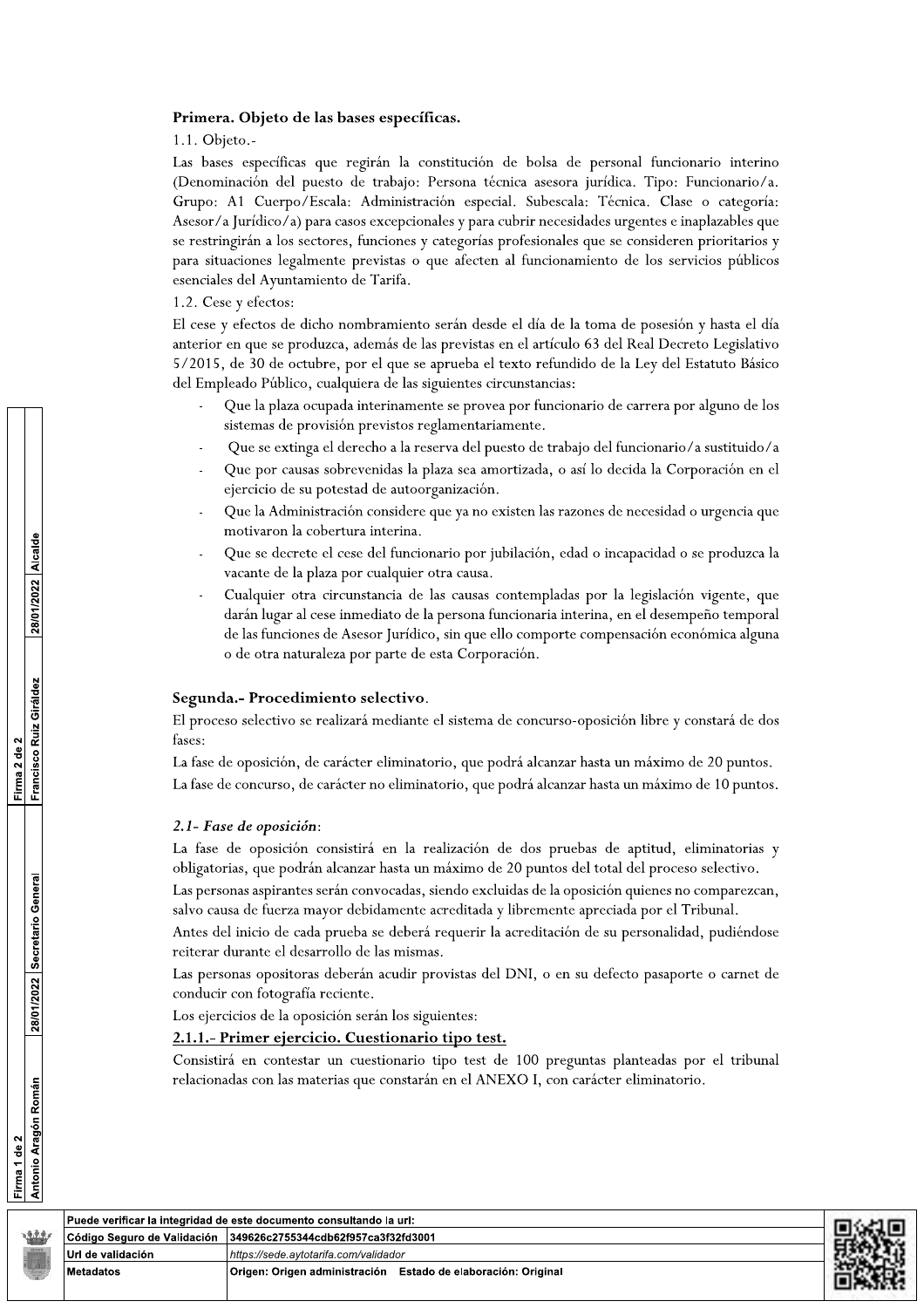

Cada pregunta tendrá cuatro respuestas alternativas y sólo una de ellas se considerará válida. Cada pregunta mal contestada restará un tercio de una correcta, las no contestadas ni sumarán ni restarán. La duración máxima de este ejercicio será de 90 minutos.

Este ejercicio se calificará de 0 a 10 puntos. Será corregido sin que se conozca la identidad de las personas aspirantes, quedando automáticamente anulados todos aquellos impresos de examen en los que consten marcas o signos de identificación.

Este ejercicio tendrá carácter eliminatorio.

# 2.1.2.- Notas de corte.

El Tribunal, teniendo en cuenta las circunstancias y para un mejor desarrollo de su cometido, queda facultado para la determinación, con anterioridad a la identificación de las personas participantes, del número de aciertos netos necesarios para obtener el aprobado en el tipo test que en ningún caso podrá ser inferior al 45 por ciento de las preguntas.

# 2.1.3.- Segundo ejercicio. Prueba específica según las funciones a desarrollar.

Consistirá en la resolución de dos supuestos prácticos relacionados con el programa establecido en el Anexo I, que planteará el órgano de selección inmediatamente antes de su comienzo, pudiendo la persona aspirante auxiliarse de textos legales (sin comentarios) relacionados con el temario establecido en el Anexo I. Quedan excluidos aquellos textos con repertorios de supuestos prácticos.

El tiempo concedido para la realización de este ejercicio será como máximo de 3 horas.

Se valorará la preparación y correcta aplicación de los conocimientos teóricos a la resolución de los problemas prácticos planteados.

Este ejercicio se calificará de 0 a 10 puntos. Siempre que resulte posible, será evaluado sin que se conozca la identidad de las personas aspirantes, quedando automáticamente anulados todos aquéllos impresos de examen en los que conste marcas o signos de identificación.

# 2.1.4.- Garantías del anonimato de los exámenes escritos.

Para garantizar el anonimato de los exámenes escritos, una vez finalizados, se hará entrega a las personas aspirantes, de forma aleatoria, de dos etiquetas con un código de barras. Una etiqueta se adherirá en el recuadro del enunciado de cada ejercicio y otra en la ficha identificativa, que se introducirá en los correspondientes sobres, que se cerrarán y firmarán en la solapa.

Una vez corregidos los ejercicios, tras fijarse la nota de corte, se procederá a la apertura de los sobres que contienen las fichas identificativas de las personas aspirantes.

El Tribunal hará pública los resultados de cada fase, de carácter eliminatorio, en el tablón de anuncios y en la página web municipal.

Contra este acto se podrán interponer reclamaciones en un plazo no superior a diez días hábiles a contar desde el día siguiente al de su publicación en el tablón de anuncios y en la página web municipal.

Página 3 de 19

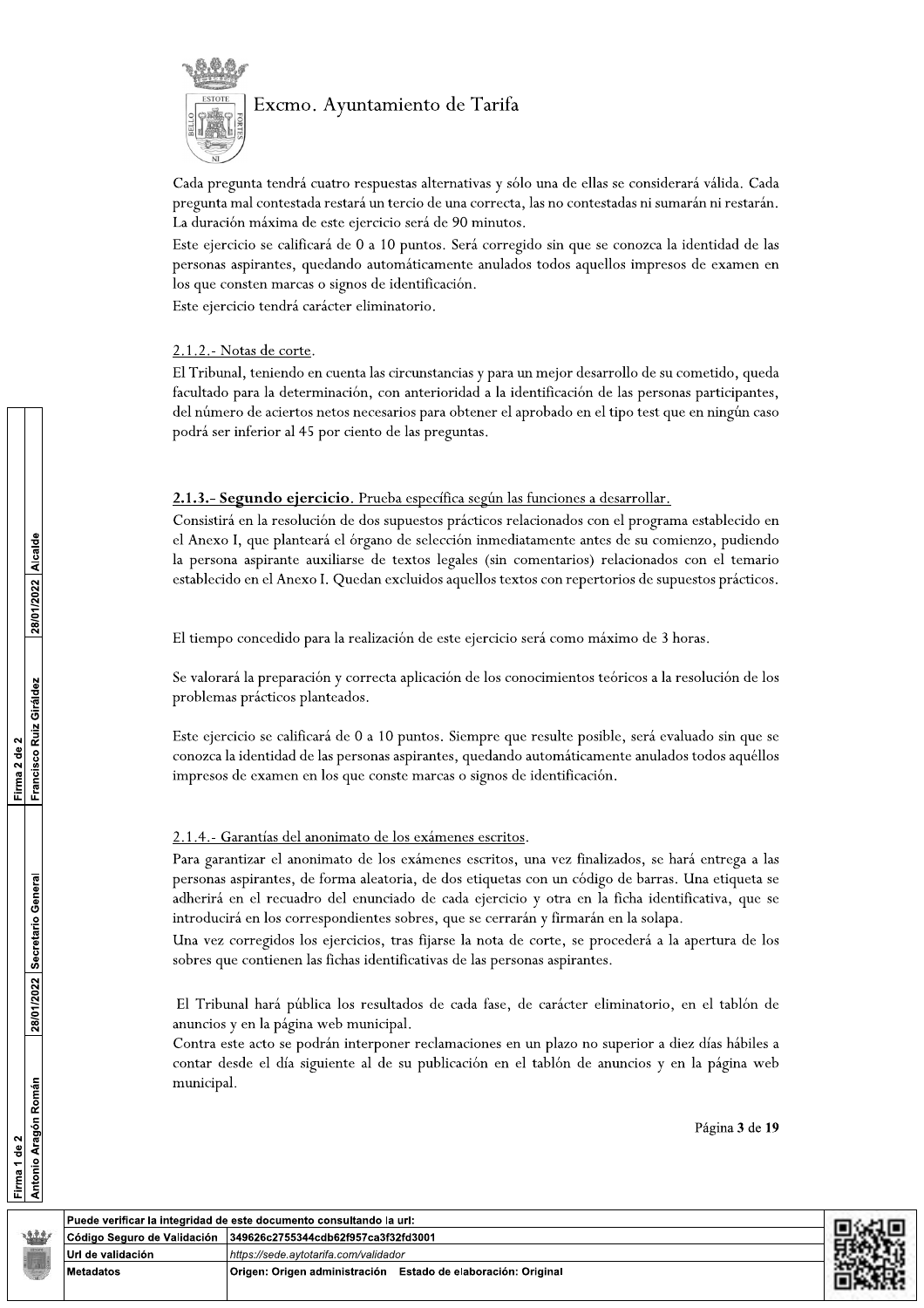#### 2.2.- Fase de Concurso.

La fase de concurso podrá alcanzar hasta un máximo de 10 puntos.

Los méritos a valorar por el Tribunal serán exclusivamente los detallados en el correspondiente Anexo III Modelo de la declaración de méritos de las bases específicas que serán acreditados documentalmente por las personas aprobadas en la fase de la oposición, en un plazo no superior a 5 días hábiles a contar desde la publicación de la lista de personas aprobadas de la fase de oposición. Se valorarán los siguientes méritos:

2.2.1. Experiencia laboral.

Por experiencia laboral en trabajos análogos a los de la convocatoria específica, hasta un máximo de 7 puntos.

1.- Por servicios prestados en la Administración Pública, hasta un máximo de 4,50 puntos:

Por cada mes completo de servicios prestados en plaza o puestos análogos a los de la convocatoria específica, acreditado mediante la correspondiente certificación: 0,05 puntos.

2.- Por servicios prestados en el sector privado, hasta un máximo de 2,50 puntos:

Por cada mes completo de servicios prestados en plaza o puesto análogos a los de la convocatoria específica, acreditado mediante la correspondiente certificación y contratos de trabajo: 0,025 puntos.

Se entenderá por trabajo análogo el que tenga igual contenido funcional a los de la convocatoria específica.

Los servicios prestados a tiempo parcial serán valorados proporcionalmente; no obstante se computarán como prestados a tiempo completo cuando tengan su origen en situaciones de excedencias, reducciones de jornada y permisos para facilitar la vida personal, familiar y laboral.

#### 2.2.2. Titulaciones.

Por estar en posesión de una titulación complementaria a la exigida, hasta un máximo de 2 puntos.

- Doctorado, Grado, Licenciatura, Ingeniería, Arquitectura o equivalentes 2 puntos.

Sólo se valorará la titulación de mayor nivel.

Cuando en una convocatoria específica se exija determinada titulación académica no se valorarán los títulos de los estudios inferiores, ni los exigidos en la convocatoria.

2.2.3.- Cursos de formación relacionados con las funciones del puesto y/o plaza a desarrollar.

- Por haber realizado cursos de formación organizados por Administraciones Públicas o en colaboración con aquellas y que estén relacionados con el puesto al que se aspira de al menos 20 horas de duración: 0,10 por curso con un máximo de 1 punto.

#### 2.2.4.- Justificación de los méritos alegados:

A) Méritos profesionales:

- Servicios en Administración Local y resto de Administraciones Públicas: Certificación expedida por la Administración Pública correspondiente, en la que se acrediten los servicios prestados.

Certificado de servicios previos e informe de vida laboral expedido por la Tesorería General de la Seguridad Social.

- Experiencia en el sector privado

Certificado de empresa e informe de vida laboral expedido por la Tesorería General de la Seguridad Social, acompañado del contrato de trabajo o nómina, o cualquier otro documento con fuerza probatoria tanto del periodo como de la categoría profesional.

B) Cursos, Jornadas, Congresos y Seminarios:

| Puede verificar la integridad de este documento consultando la url: |                                                                  |  |  |
|---------------------------------------------------------------------|------------------------------------------------------------------|--|--|
| ⊺Código Seguro de Validación ∃349626c2755344cdb62f957ca3f32fd3001   |                                                                  |  |  |
| Url de validación                                                   | https://sede.avtotarifa.com/validador                            |  |  |
| l Metadatos                                                         | Origen: Origen administración<br>Estado de elaboración: Original |  |  |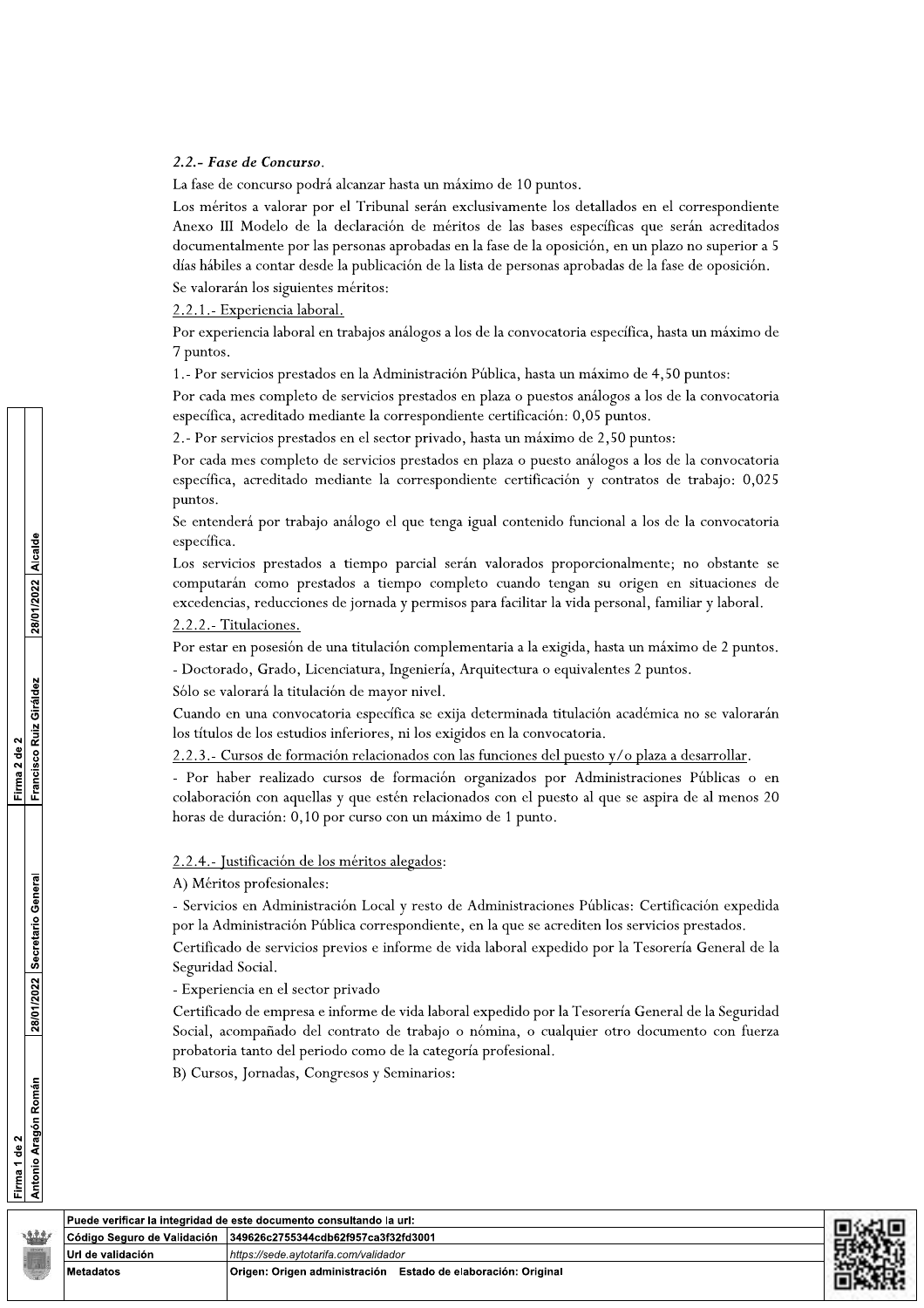

Para la acreditación de estos méritos habrá de aportarse el título o el diploma expedido por la entidad organizadora, cuando la organización hubiese estado a cargo de entidad privada en colaboración con las Administraciones Públicas, deberá constar expresamente tal condición.

C) Méritos académicos:

Título expedido u homologado por el Ministerio con competencias en materia de educación o resguardo acreditativo de haber abonado los derechos de expedición del correspondiente título.

Una vez valorados los méritos, el Tribunal hará pública los resultados de la fase de concurso, así como la propuesta del resultado del proceso selectivo, incluyendo la correspondiente lista por orden de prelación.

Contra este acto se podrá interponer recurso de alzada en un plazo no superior a un mes a contar desde el día siguiente al de su publicación en el tablón de anuncios y en la página web municipal.

#### Tercera.- Requisitos de las personas aspirantes.

Para ser admitidas a la realización de estas pruebas selectivas las personas aspirantes deberán reunir los siguientes requisitos:

a) Tener la nacionalidad española o de algún estado miembro de la Unión Europea, de conformidad con lo establecido en el artículo 57 del Real Decreto Legislativo 5/2015, de 30 de octubre, por el que se aprueba el texto refundido de la Ley del Estatuto Básico del Empleado Público. En este último caso, deberá acreditarse el dominio del idioma castellano escrito y hablado.

b) Tener cumplidos dieciséis años de edad, y no exceder, en su caso de la máxima de jubilación forzosa.

c) Estar en posesión del título de Licenciado o Graduado en Derecho (Relación de Puestos de Trabajo del Ayuntamiento de Tarifa -BOP CÁDIZ Nº 110, 12 de junio de 2014-)

d) Poseer la capacidad funcional para el desempeño de las funciones que se deriven del puesto a desempeñar.

e) Las personas con diversidad funcional (con alguna discapacidad reconocida), habrán de acreditar la discapacidad y la capacidad para desempeñar las tareas o funciones de los puestos o plazas a que aspiran, mediante la oportuna certificación del órgano correspondiente.

f) No haber sido separada, mediante expediente disciplinario del servicio de cualquiera de las Administración Público o de los órganos constitucionales o estatutarios de las Comunidades Autónomas, ni hallarse en inhabilitación absoluta o especial para empleos o cargos públicos por resolución judicial, para el acceso al cuerpo o escala de funcionario, o para ejercer funciones similares a las que desempeñaban en el caso de personal laboral, en el que hubiese sido separada o inhabilitada. En el caso de ser nacional de otro Estado, no hallarse inhabilitada o en situación equivalente que impida, en su Estado, en los mismos términos el acceso al empleo público.

Todos los requisitos exigidos deberán poseerse por las aspirantes el día que finalice el plazo de presentación de instancias de la presente convocatoria.

#### Cuarta.- Forma y plazo de presentación de solitudes.

Las bases específicas se anunciarán, en el Boletín Oficial de la Provincia de Cádiz y en el Tablón de Anuncios de la Sede electrónica del Ayuntamiento de Tarifa; y publicarse, completas, en la página Web municipal www.aytotarifa.com.



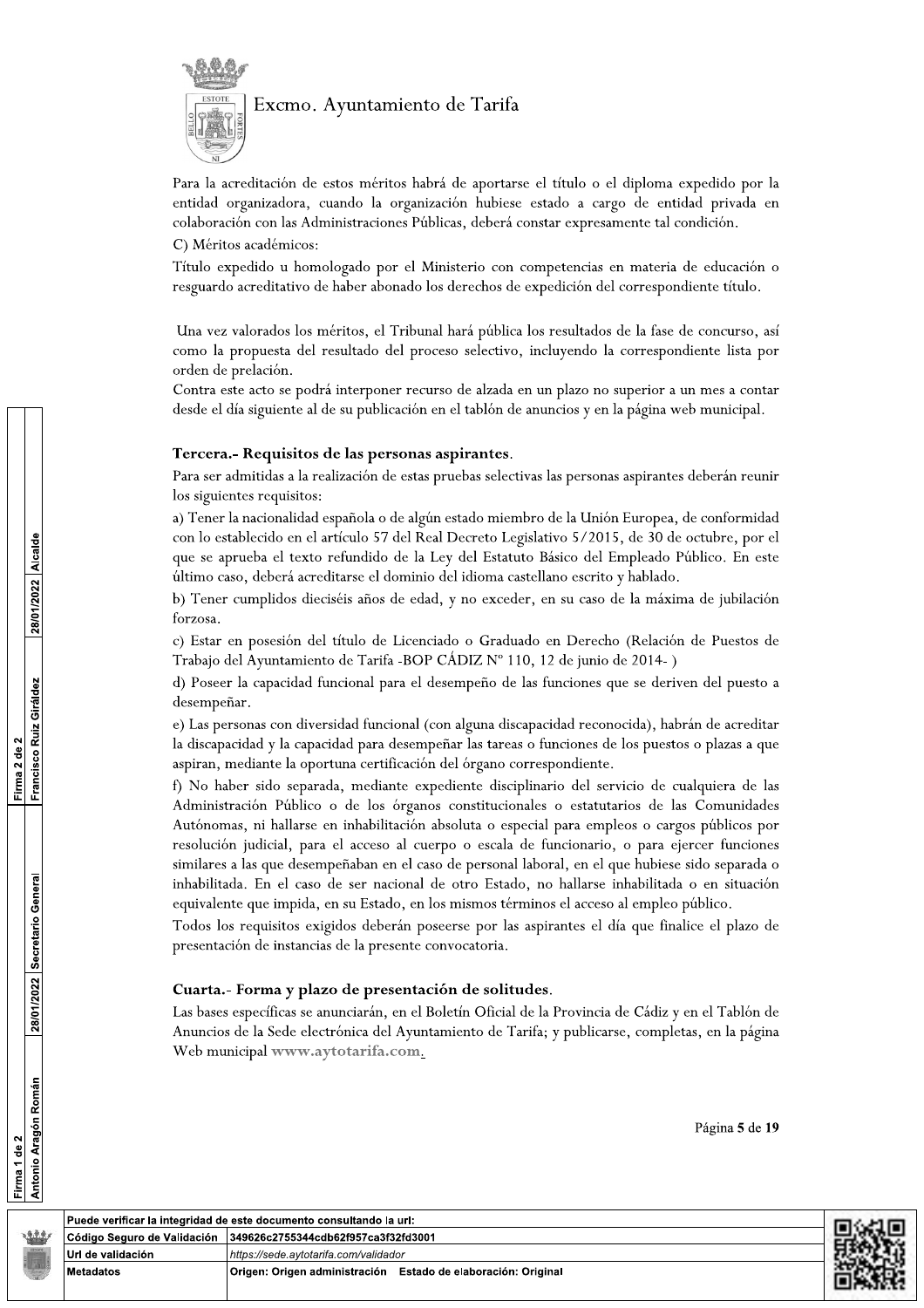Las personas interesadas presentarán las instancias dirigidas al Sr. Alcalde Presidente del Ayuntamiento de Tarifa y se presentarán en el Registro General (Oficina de Atención a la Ciudadania), o a través de la Sede Electrónica del Ayuntamiento de Tarifa (sede.aytotarifa.com/) o en cualquiera de las formas que determina el art. 16 de la Ley 39/2015, de 1 de octubre, del s presentarán las instancias dirigidas al Sr. Alcalde President y se presentarán en el Registro General (Oficina de Atencia la Sede Electrónica del Ayuntamiento de Tarifa (sede.aytotarifa.c.<br>nas que determina el art. 16 de Procedimiento Administrativo Común de las Administraciones Públicas, en el plazo de diez dias hábiles contados a partir del día siguiente al de la publicación del anuncio de las bases en el Boletín Oficial de la Provincia de Cádiz.

Las personas aspirantes, que deberán manifestar expresamente que reúnen todas y cada una de las condiciones que se exigen y que asumen su contenido, acompañarán a la solicitud la siguiente documentación:

1. Documento Nacional de Identidad.

2. Declaración responsable de no estar inhabilitado para el ejercicio de las funciones públicas, ni haber sido separado, mediante expediente disciplinario, del servicio de las Administraciones Públicas.

3. Declaración responsable de no padecer entermedad o defecto físico que impida realizar las tunciones que tienen asignadas.

4. Titulo académico exigido.

5. En el caso de extranjeros, acreditación de la nacionalidad (para los que resulten ciudadanos de algún país de la UE) o del carácter legal de la residencia en España (para los restantes).

En el supuesto que se presenten fotocopias, éstas deberán ser compulsadas. La presentación de la instancia conlleva la aceptación incondicional de las presentes bases.

#### Quinta.- Admisión de aspirantes y fechas comienzo de la selección.

Expirado el plazo de presentación de instancias, la Alcaldía dictará Resolución declarando aprobada la Lista Provisional de personas admitidas.

Dicha Resolución se publicará en el Tablón de Anuncios de la Sede electrónica del Ayuntamiento y en la página web municipal, concediéndose un plazo de diez días hábiles contados a partir del día siguiente al de la publicación para la subsanación. Si no se presentare ninguna reclamación contra la lista provisional en el plazo previsto, la misma devendrá definitiva, sin necesidad de nueva publicación. En la misma Resolución se fijará la fecha de comienzo de las pruebas y la composición del Tribunal calificador de las mismas. incios de la Sede electronica del Ayuntamiento y<br>
azo de diez días hábiles contados a partir del día<br>
si no se presentare ninguna reclamación contra la<br>
a devendrá definitiva, sin necesidad de nueva<br>
cha de comienzo de las 4. Timba académico exigido.<br>
5. Iraq das conservação externações algebras de la mecionista de la presente bale<br>
prime abibige de la reguestrón fotocopias, eles de leirantes presente bale<br>
Francis que presente fotocopias,

#### Sexta.- Tribunal Calificador.

1. El Tribunal Calificador estará constituido de conformidad con el artículo 60 del Real Decreto Legislativo 5/2015, de 30 de octubre, por el que se aprueba el texto refundido de la Ley del Estatuto Básico del Empleado Público.

Deberá sujetarse a los principios de imparcialidad, profesionalidad, y se tenderá, asimismo, a la paridad entre mujer y hombre.

Estará compuesto por las siguientes personas:

Presidencia: Una persona funcionaria pública con la titulación o especialización igual o superior a la exigida en la convocatoria.

Vocalías: Cuatro personas funcionarias públicas con la titulación o especialización iguales o superiores a la exigida en la convocatoria.

Secretaría. La persona titular de la Secretaría de la Corporación o persona funcionaria en quien delegue, con voz, pero sin voto.

| Puede verificar la integridad de este documento consultando la uri: |                                                               |  |
|---------------------------------------------------------------------|---------------------------------------------------------------|--|
| Código Seguro de Validación   349626c2755344cdb62f957ca3f32fd3001   |                                                               |  |
| Url de validación<br>https://sede.avtotarifa.com/validador          |                                                               |  |
| l Metadatos                                                         | Origen: Origen administración Estado de elaboración: Original |  |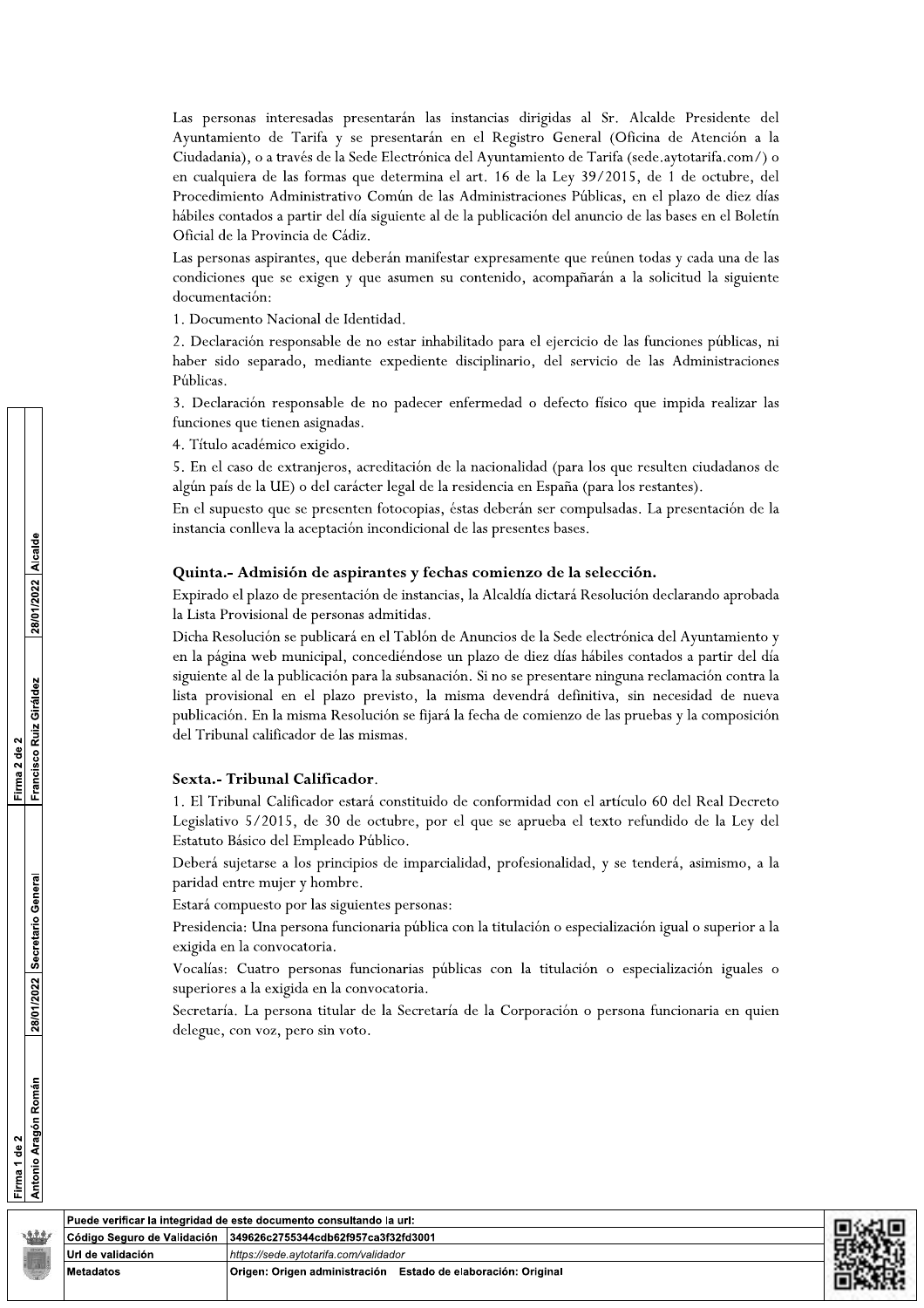

Las personas integrantes del Tribunal deberán abstenerse de intervenir y las aspirantes podrán recusarlas, cuando concurrieran las circunstancias previstas en el artículo 23 de la Ley 40/2015, de 1 de octubre, de Régimen Jurídico del Sector Público.

2. El Tribunal no podrá constituirse ni actuar sin la asistencia de más de la mitad de sus componentes, siendo imprescindible en todo caso la persona que ostente la presidencia y la designada para la secretaría.

3. Los componentes del Tribunal observarán la confidencialidad y el sigilo profesional en todo lo referente a las cuestiones tratadas en las reuniones, no pudiendo utilizar fuera de las mismas la información que posean en su calidad de componentes del tribunal referida al proceso selectivo para el que han sido nombradas.

4. El Tribunal podrá nombrar personas asesoras especialistas para todas o algunas de las pruebas.

5.- El Tribunal hará pública los resultados de cada fase, de carácter eliminatorio, en el tablón de anuncios y en la página web municipal.

Contra este acto se podrán interponer reclamaciones en un plazo no superior a diez días hábiles a contar desde el día siguiente al de su publicación en el Tablón de Anuncios y en la página Web municipal.

6.- Una vez valorados los méritos, el Tribunal hará pública los resultados de la fase de concurso, así como la propuesta del resultado del proceso selectivo, incluyendo la correspondiente lista por orden de prelación.

Contra este acto se podrá interponer recurso de alzada en un plazo no superior a un mes a contar desde el día siguiente al de su publicación en el Tablón de Anuncios y en la página Web municipal.

#### Séptima.- Integridad en el desarrollo de las pruebas selectivas.

Aquellas personas candidatas que copien o hagan uso de alguna eventual filtración sobre el contenido de alguna de las pruebas, serán expulsadas del proceso selectivo previo acuerdo del órgano de selección y calificadas como no aptos/as, con independencia de la comunicación de los hechos a las autoridades competentes.

#### Octava .- Publicación del resultado del proceso selectivo.

Por la Alcaldía se dictará la resolución conteniendo el resultado del proceso selectivo, incluyendo la Lista Definitiva de las personas aprobadas por orden de prelación, procediendo su publicación en el Tablón de Anuncios de la sede electrónica y en la página Web municipal.

Contra este acto se podrá interponer recurso de reposición en un plazo no superior a un mes a partir de la publicación.

#### Novena.- Relación de aprobados y constitución de bolsa de empleo.

Terminada la calificación de las personas aspirantes el Tribunal publicará la relación de personas aprobadas por el orden de puntuaciones que pasarán a constituir la bolsa de personal funcionario interino (Denominación del puesto de trabajo: Persona técnica asesora jurídica. Tipo: Funcionario/a, Grupo: A1 Cuerpo/Escala: Administración especial. Subescala: Técnica. Clase o categoría: Asesor/a Jurídico/a)) para casos excepcionales y para cubrir necesidades urgentes e inaplazables que se restringirán a los sectores, funciones y categorías profesionales que se consideren prioritarios y para situaciones legalmente previstas o que afecten al funcionamiento de los servicios públicos esenciales del Ayuntamiento de Tarifa.

Página 7 de 19



Firma 1 de 2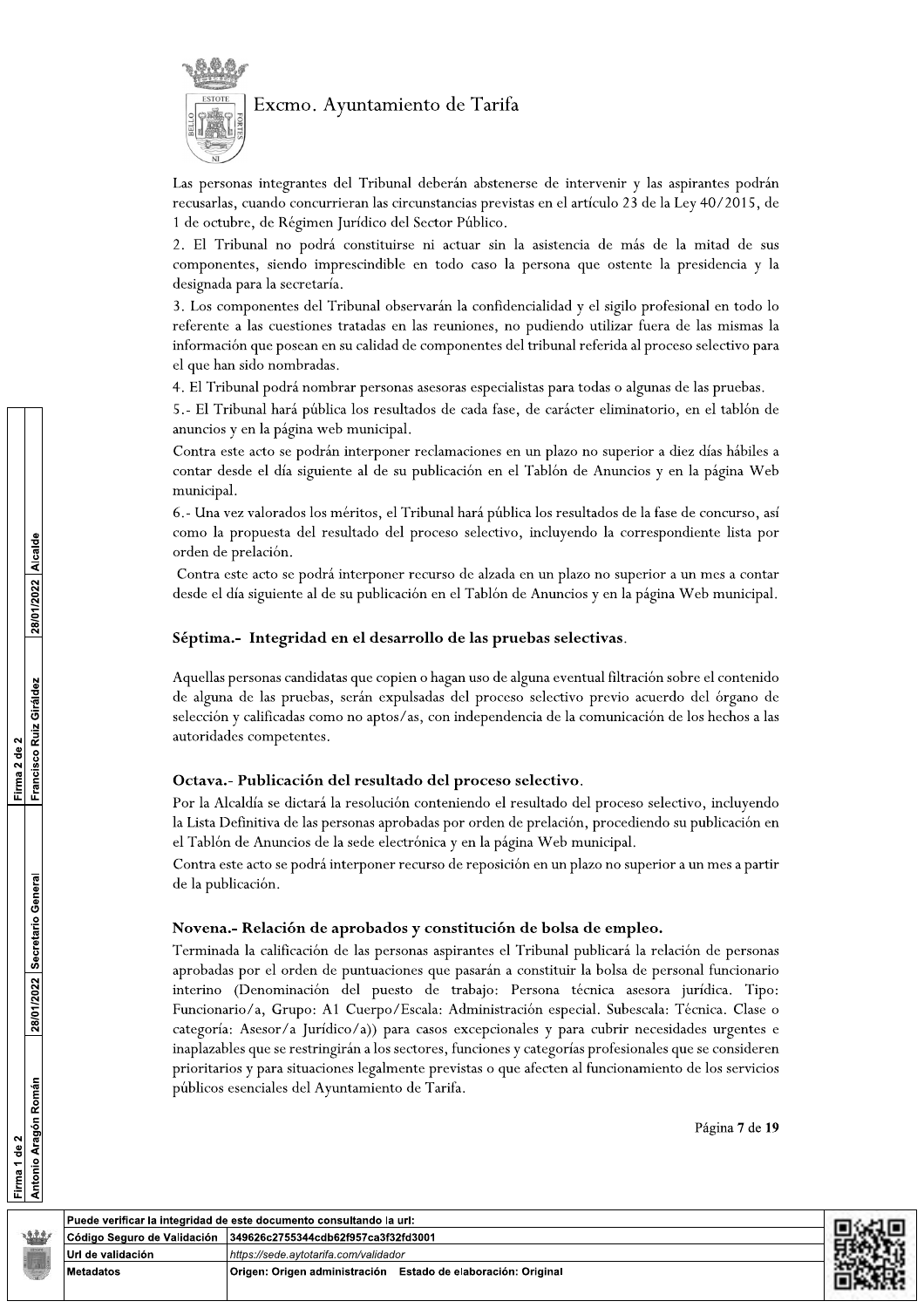1.- El llamamiento de las personas integrantes de la citada bolsa podrá iniciarse caso de que la Corporación considere que concurre alguna de las siguientes circunstancias de personal funcionario previstas en el artículo 10 del Real Decreto Legislativo 5/2015, de 30 de octubre, por el que se aprueba el texto refundido de la Ley del Estatuto Básico del Empleado Público:

a) La existencia de plazas vacantes cuando no sea posible su cobertura por funcionarios de carrera.

b) La sustitución transitoria de los titulares.

c) La ejecución de programas de carácter temporal, que no podrán tener una duración superior a tres años, ampliable hasta doce meses más por las leyes de Función Pública que se dicten en desarrollo de este Estatuto.

d) El exceso o acumulación de tareas por plazo máximo de seis meses, dentro de un periodo de doce meses.

2.- Cese y efectos de dicho nombramiento serán desde el día de la toma de posesión y hasta el día anterior en que se produzca, además de las previstas en el artículo 63 del Real Decreto Legislativo 5/2015, de 30 de octubre, por el que se aprueba el texto refundido de la Ley del Estatuto Básico del Empleado Público, cualquiera de las siguientes circunstancias:

- Que la plaza ocupada interinamente se provea por funcionario de carrera por alguno de los sistemas de provisión previstos reglamentariamente.
- Que se extinga el derecho a la reserva del puesto de trabajo del funcionario/a sustituido/a
- Que por causas sobrevenidas la plaza sea amortizada, o así lo decida la Corporación en el ejercicio de su potestad de autoorganización.
- Que la Administración considere que ya no existen las razones de necesidad o urgencia que motivaron la cobertura interina.
- Que se decrete el cese del funcionario por jubilación, edad o incapacidad o se produzca la vacante de la plaza por cualquier otra causa.
- Cualquier otra circunstancia de las causas contempladas por la legislación vigente, que darán lugar al cese inmediato de la persona funcionaria interina, en el desempeño temporal de las funciones de Asesor/a Jurídico/a de Administración Especial, sin que ello comporte compensación económica alguna o de otra naturaleza por parte de esta Corporación.

3.- A las personas funcionarias interinas les será aplicable, en cuanto sea adecuado a la naturaleza de su condición, el régimen general de los funcionarios de carrera.

4. El personal interino cuya designación sea consecuencia de la ejecución de programas de carácter temporal o del exceso o acumulación de tareas por plazo máximo de seis meses, dentro de un período de doce meses, podrá prestar los servicios que se le encomienden en la unidad administrativa en la que se produzca su nombramiento o en otras unidades administrativas en las que desempeñe funciones análogas, siempre que, respectivamente, dichas unidades participen en el ámbito de aplicación del citado programa de carácter temporal, con el límite de duración señalado en este artículo, o estén afectadas por la mencionada acumulación de tareas.

#### Décima.- Presentación de documentos.

9.1. La persona aspirante propuesta aportará ante el Excmo. Ayuntamiento de Tarifa, dentro del plazo de diez días naturales desde que se haga pública la relación total de aspirantes, los documentos acreditativos de las condiciones de capacidad y requisitos exigidos en la convocatoria. a) Fotocopia compulsada de D.N.I.

b) Copia autentica o fotocopia, que deberá presentarse acompañada del original para su compulsa, de la titulación exigida.

c) Certificado acreditativo de no padecer enfermedad o defecto físico que impida el normal ejercicio de la función a desempeñar, expedido por facultativo competente.

d) Declaración jurada o promesa de, no haber sido separado/a mediante expediente disciplinario de ninguna Administración pública ni hallarse inhabilitado/a para el ejercicio de funciones públicas.

|                             | ∣Puede verificar la integridad de este documento consultando la url: | i da 1-1 |
|-----------------------------|----------------------------------------------------------------------|----------|
| Código Seguro de Validación | 349626c2755344cdb62f957ca3f32fd3001                                  |          |
| l Url de validación         | https://sede.avtotarifa.com/validador                                |          |
| Metadatos                   | Origen: Origen administración Estado de elaboración: Original        |          |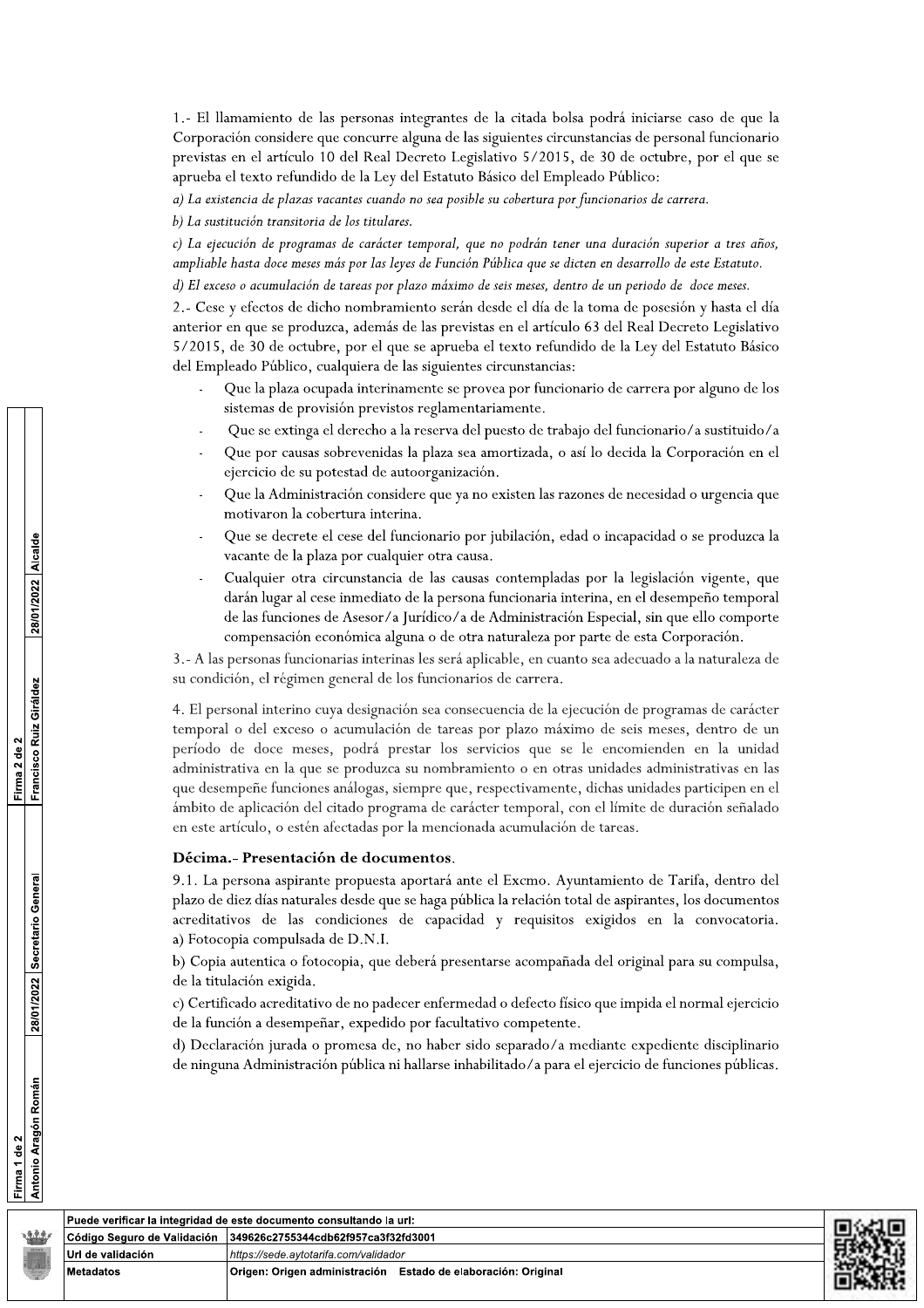

e) Declaración jurada o promesa de no estar incurso en causa de incompatibilidad prevista en la Ley 53/1984, de 26 de diciembre, de Incompatibilidades del Personal al Servicio de las Administraciones Públicas.

9.2. Quien tuviere la condición de funcionario estará exento de justificar documentalmente las condiciones y requisitos ya demostrados para obtener su anterior nombramiento, debiendo presentar certificación de la Administración Pública de que dependen, acreditando su condición y cuantas circunstancias consten en su expediente personal.

9.3. Quien dentro del plazo indicado y salvo los casos de fuerza mayor no presentase la documentación o de la misma se dedujese que carece de alguno de los requisitos exigidos, no podrá ser nombrado, quedando anuladas todas sus actuaciones, sin perjuicio de la responsabilidad en que pudieran haber incurrido por falsedad en su instancia. Y, será nombrado el siguiente en la bolsa; y así sucesivamente.

#### Decimoprimera.- Nombramiento y Toma de Posesión.

El nombramiento de personal funcionario interino (Denominación del puesto de trabajo: Asesor/a Jurídico/a. Tipo: Funcionario/a. Grupo: A1 Cuerpo/Escala: Administración Especial. Subescala: Técnica. Clase o categoría: Asesor/a Jurídico/a), vendrá precedido de un expediente que acredite la excepcionalidad, la necesidad urgente e inaplazable y que se restrinja a los sectores, funciones y categorías que se consideren prioritarios y para situaciones legalmente previstas o que afecten al funcionamiento de los servicios públicos esenciales del Ayuntamiento de Tarifa.

# Decimosegunda.- Funcionamiento de la Bolsa.

Será en el previsto en el Capítulo III de la Resolución 2019/361, de fecha 7 de febrero de 2019. Asunto: Aprobación de las Bases Generales que regirán la constitución de bolsas para la selección de personal funcionario interino y personal laboral temporal del Ayuntamiento de Tarifa que consta en el Anexo I (BOP CÁDIZ Núm. 33, 18 de febrero de 2019), modificado por la Resolución 2019/1309, de fecha 9 de mayo de 2019. Asunto: Aprobación de la modificación de las bases generales que regirán la constitución de bolsas para la selección de personal funcionario interino y personal laboral temporal del Ayuntamiento de Tarifa que consta en el Anexo I (BOP CÁDIZ Núm. 97, 24 de mayo de 2019).

#### Decimotercera. Normativa de aplicación.

Para lo no previsto en estas bases, se estará a lo dispuesto en el Real Decreto Legislativo 5/2015, de 30 de octubre, por el que se aprueba el texto refundido de la Ley del Estatuto Básico del Empleado Público, R.D. 896/1991, de 7 de junio, por el que se establecen las reglas básicas y los programas mínimos a que debe de ajustarse el procedimiento de selección de los funcionarios de Administración Local, Ley 7/1985, de 2 de abril, R.D. 781/1986, de 18 de abril y Ley 30/1984, de 2 de agosto y sus modificaciones posteriores, R.D. 364/1995, de 10 de marzo, por el que se aprueba el Reglamento General de Ingreso del Personal al Servicio de la Administración General del Estado, y demás legislación vigente que sea de aplicación y no contradiga lo dispuesto en el Texto Refundido del Estatuto Básico del Empleado Público.

#### Norma final.

Francisco Ruiz Giráldez Firma 2 de 2 28/01/2022 Secretario General Antonio Aragón Román Firma 1 de 2

28/01/2022 Alcalde



| Página 9 de 19 |  |  |
|----------------|--|--|
|                |  |  |

Puede verificar la integridad de este documento consultando la url: Código Seguro de Validación 349626c2755344cdb62f957ca3f32fd3001 Url de validación //sede.aytotarifa.com/validado **Metadatos** Origen: Origen administración Estado de elaboración: Original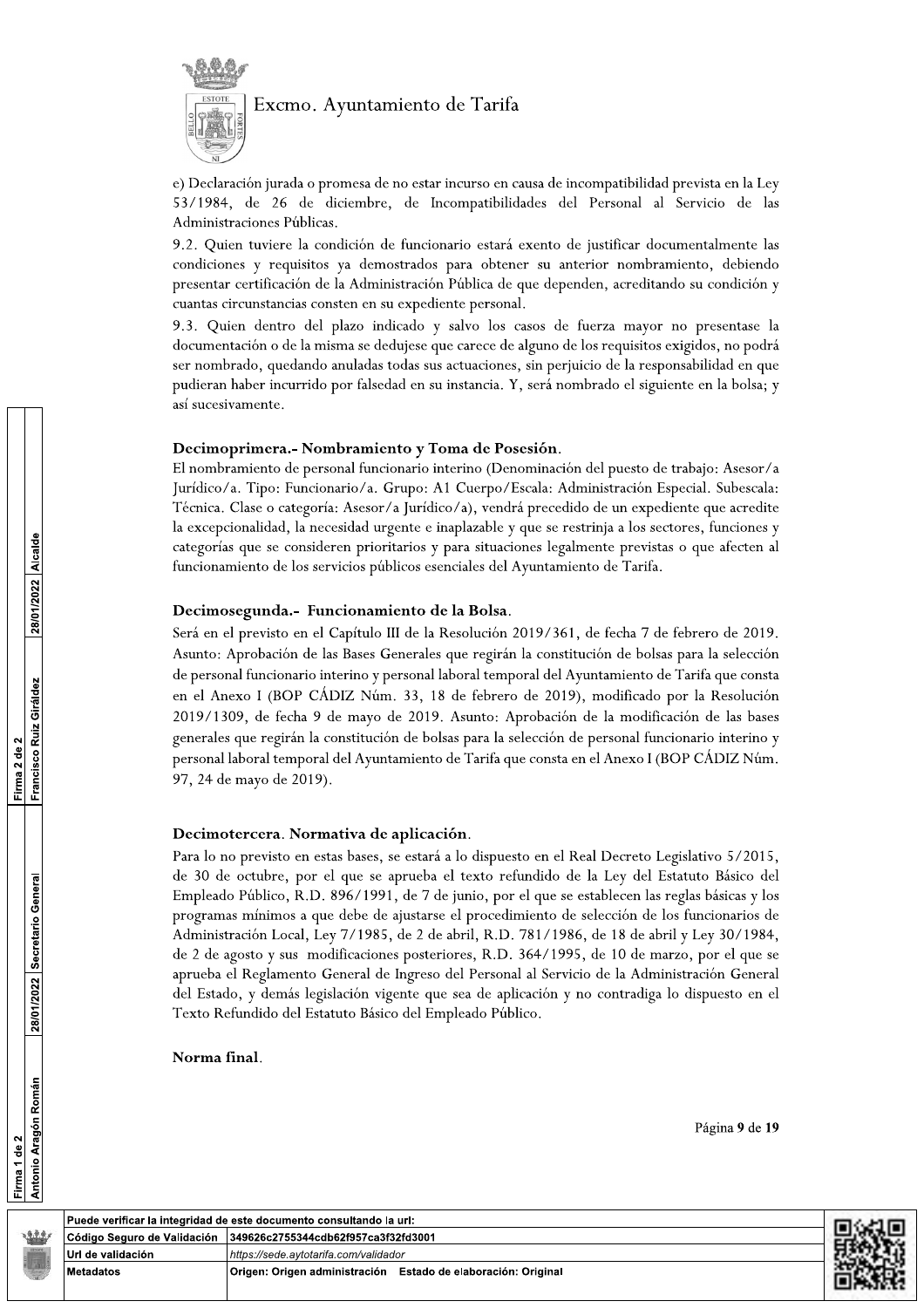Contra la presente convocatoria y bases podrá interponerse, con carácter potestativo, recurso de reposición ante el Sr. Alcalde del Excmo. Ayuntamiento de Tarifa, en el plazo de un mes desde su publicación o bien recurso contencioso-administrativo, en el plazo de dos meses desde su publicación de conformidad con lo dispuesto en Contra la presente convocatoria y bases podrá interponerse, con carácter potestativo, recurso de reposición ante el Sr. Alcalde del Exerno. Ayuntamiento de Tarífa, en el plazo de un mes desde su publicación o bien recurso to Administrativo Común de las Administraciones Públicas y en la Ley 29/1992, de asses podrá interponerse, con carácter potestativo, recu<br>
cemo. Ayuntamiento de Tarifa, en el plazo de un mes de<br>
cioso-administrativo, en el plazo de dos meses des<br>
lo dispuesto en la Ley 39/2015, de 1 de octubre<br>
ún de l 13 de julio, reguladora de la Jurisdicción Contenciosa-Administrativa, significándose, que en caso de interponer recurso de reposición, no se podrá interponer recurso contencioso-administrativo hasta que aquel no sea resuelto expresamente o se haya producido la desestimación presunta del mismo. También, los interesados podrán presentar cualquier otro recurso que estimen procedente en defensa de sus derechos e intereses. de interponer recurso de reposición, no se podrá interponer recurso contencioso-administrativo<br>hasta que aquel no sea resuelto expresamente o se haya producido la desestimación presunta del<br>mismo. También, los interesados de interponer recurso de reposición, no se podrá in<br>hasta que aquel no sea resuelto expresamente o se h<br>mismo. También, los interesados podrán presentar cu<br>en defensa de sus derechos e intereses.<br>**ANEXO I (TEA**<br>1. La Const

#### ANEXO I (TEMARIO)

- 1. La Constitución Española de 1978: estructura. Especial referenci cipios que la inspiran. Reforma constitucional.
- 2. La Administración Pública en la Constitución Española. Tipología de las 1 ambien, los interesados podran presentar cualquier of<br>
1 ambien, los intereses.<br>
ANEXO I (TEMARIO)<br>
1. La Constitución Española de 1978: estructural Preliminar. Principios que la inspiran. Reforma co<br>
2. La Administració Administraciones. El derecho administrativo básico dictado en virtud del artículo 149.1.18.
	- 3. El Estatuto de Autonomía de Andalucía. El ámbito competencial de la Junta de Andalucía: especial referencia a las competencias en materia de Régimen Local.
	- 4. Organización institucional de la Comunidad Autónoma Andaluza. El Parlamento: titución Española. Tipología de las<br>
	básico dictado en virtud del artículo<br>
	il ámbito competencial de la Junta de<br>
	cias en materia de Régimen Local.<br>
	d<br>
	Autónoma Andaluza. El Parlamento:<br>
	co. El/a Presidente/a de la Junta composición, atribuciones y funcionamiento. El/a Presidente/a de la Junta de ica en la Constitución Española. Tipología de<br>cho administrativo básico dictado en virtud del artícu<br>a de Andalucía. El ámbito competencial de la Junta<br>cia a las competencias en materia de Régimen Local.<br>de la Comunidad Au Andalucía. Elección, estatuto personal y atribuciones. El Consejo de Gobierno: composición y funciones. El Defensor del Pueblo Andaluz, El Tribunal de Cuentas. Autonomía de Andalucía. El ámbito competencial e<br>
	ecial referencia a las competencias en materia de Régime<br>
	nstitucional de la Comunidad Autónoma Andaluza. E<br>
	atribuciones y funcionamiento. El/a Presidente/a d<br>
	eción, esta
	- 5. El concepto de derecho administrativo. Fuentes del derecho administrativo: concepto y clases. Jerarquía normativa. Estado de Autonomías y sistema de fuentes.
	- 6. La Ley. Concepto y caracteres. Las leyes estatales. Leyes ordinarias y orgánicas. Normas de gobierno con fuerza de ley. Los Tratados internacionales como norma de derecho interno. El Derecho comunitario.
- 7. El Reglamento. Concepto, clases y caracteres. Fundamentos y justificación de la potestad reglamentaria. Los Reglamentos de los órganos constitucionales. v clases. Jerarquía normativa. Estado de Autonomías y sistema de fuentes.<br>
6. La Ley. Concepto y caracteres. Las leyes estatales. Leyes ordinarias y orgánicas.<br>
Normas de gobierno con fuerza de ley. Los Tratados internacio Procedimiento de elaboración.  $\mathcal{L}_{\mathcal{A}}$ 
	- 8. Eficacia de los Reglamentos. Límites a la potestad reglamentaria. Reglamentos contrarios a derecho: medios de defensa. Otras fuentes de Derecho Administrativo.
	- 9. El acto administrativo. Concepto. Elementos. Clases. Requisitos: motivación y forma. Actos administrativos convencionales.  $\mathcal{L}_{\mathcal{A}}$
	- 10. La eficacia de los actos administrativos: el principio de la autotutela declarativa. Condiciones. La notificación: contenido, plazo y práctica. La notificación defectuosa. La publicación. La aprobación por otra Administración. La demora y retroactividad de la eficacia.

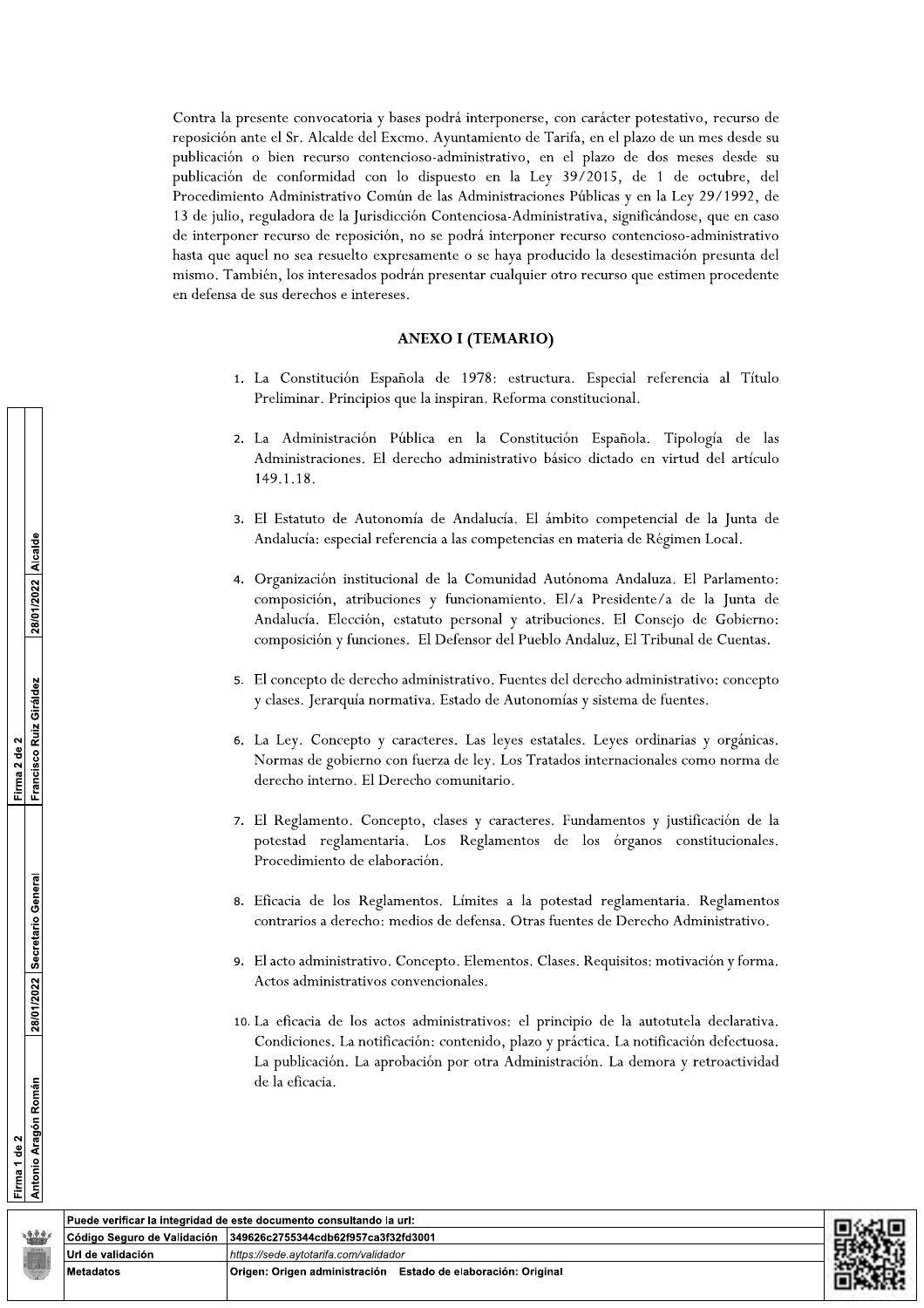



- 11. La invalidez del acto administrativo. Supuestos de nulidad de pleno derecho y anulabilidad. El principio de conservación del acto administrativo. La revisión de actos y disposiciones por la propia Administración: supuestos. La acción de nulidad, procedimiento, límites. La declaración de lesividad. La revocación de actos. La rectificación de errores materiales o de hecho.
- 12. Disposiciones generales sobre los procedimientos administrativos y normas reguladoras de los distintos procedimientos. Interesados/as en el procedimiento. Derechos de los/as administrados/as.
- 13. La iniciación del procedimiento: clases, subsanación y mejora de solicitudes. Presentación de solicitudes, escritos y comunicaciones; registros administrativos. Términos y plazos: cómputo, ampliación y tramitación de urgencia.
- 14. Ordenación del procedimiento. Instrucción del procedimiento.
- 15. Terminación del procedimiento. La obligación de resolver. Contenido de la resolución expresa: principios de congruencia y de no agravación de la situación inicial. La terminación convencional. La falta de resolución expresa: el régimen del silencio administrativo. El desistimiento y la renuncia. La caducidad.
- 16. Recursos administrativos: principios generales. Actos susceptibles de recurso administrativo. Reglas generales de tramitación de los recursos administrativos. Clases de recursos. Procedimientos sustitutivos de los recursos administrativos: conciliación, mediación y arbitraje.
- 17. La potestad sancionadora: concepto y significado. Principios del ejercicio de la potestad sancionadora. El procedimiento sancionador y sus garantías. Medidas sancionadoras administrativas. Especial referencia a la potestad sancionadora local.
- 18. Los contratos del sector público: delimitación. Los principios generales de la contratación del sector público: racionalidad, libertad de pactos y contenido mínimo, perfección y forma, la información, el régimen de la invalidez y la revisión de decisiones en materia de contratación.
- 19. Las partes en los contratos del sector público. El órgano de contratación. El/a empresario/a: capacidad, prohibiciones, solvencia y clasificación.
- 20. La preparación de contratos por las Administraciones Públicas. Clases de expedientes de contratación. La selección del/a contratista: procedimientos, formas y criterios de adjudicación. Garantías. Perfeccionamiento y formalización del contrato. La invalidez de los contratos. Racionalización técnica de la contratación. Acuerdos marco. Sistemas dinámicos de contratación. Centrales de contratación.

Página 11 de 19



Código Seguro de Validación

Url de validación

**Metadatos**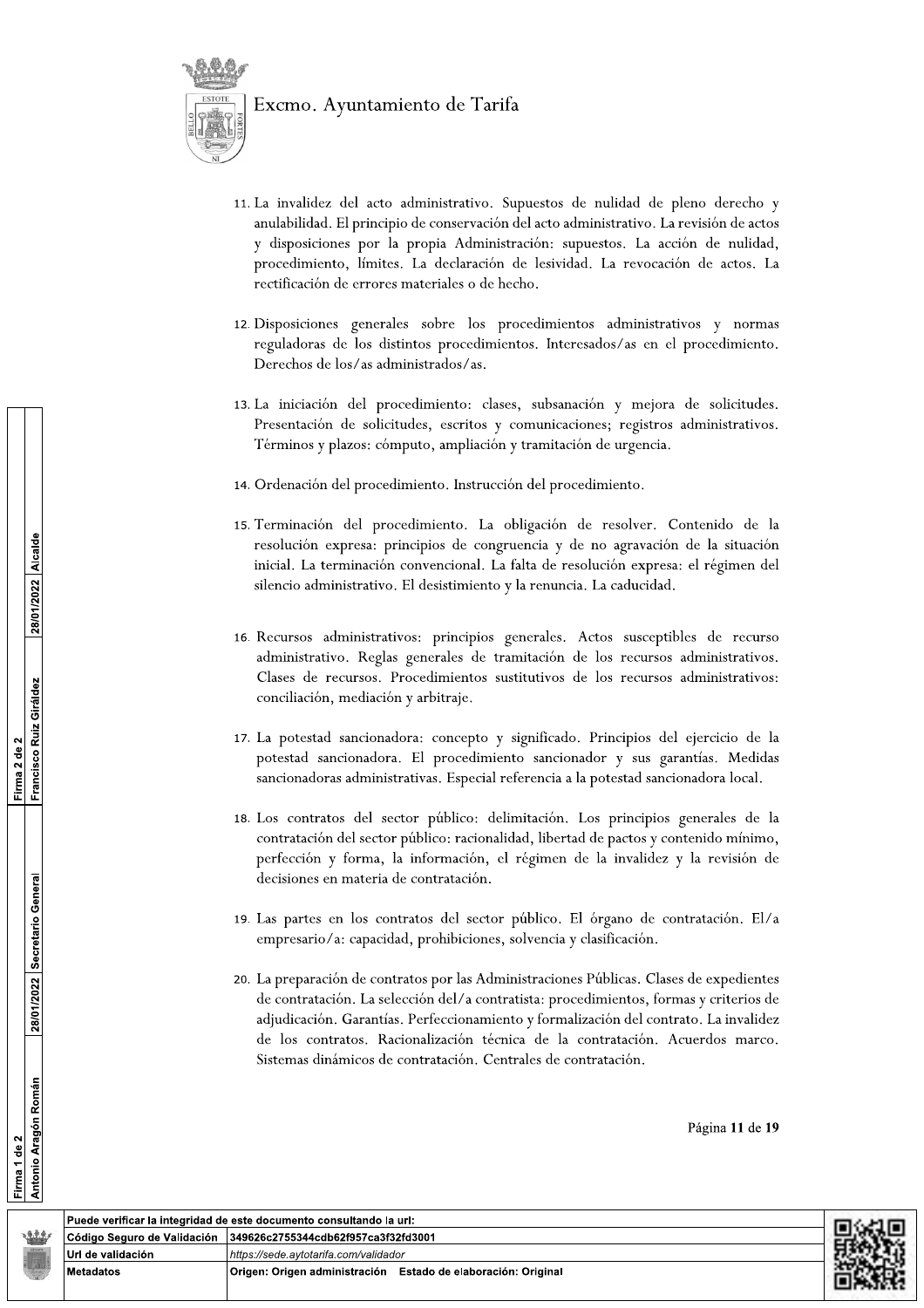- 21. El contrato de obras. El contrato de suministros. El contrato de servicios. El contrato de concesión de obras. El contrato de concesión de servicios. Los contratos menores. Los contratos administrativos especiales y los privados.
- 22. Ejecución y modificación de los contratos administrativos. Prerrogativas de la Administración. La revisión de precios. La extinción de los contratos administrativos. La cesión de los contratos y la subcontratación.
- 23. La organización administrativa de la contratación en la Administración Local.
- 24. La responsabilidad de la Administración Pública: caracteres. Los presupuestos de la responsabilidad. Daños resarcibles. La acción de responsabilidad. Principios del procedimiento administrativo en materia de responsabilidad. La responsabilidad patrimonial de las autoridades y personal al servicio de las Administraciones Públicas.
- 25. El patrimonio de las Administraciones Públicas. Las propiedades públicas: tipología. El dominio público. Afectación y mutaciones demaniales- Régimen jurídico de las autorizaciones y concesiones demaniales en Andalucía.
- 26. El patrimonio privado de las Administraciones públicas. La cesión de bienes y derechos patrimoniales.
- 27. Los bienes de las Entidades Locales de Andalucía. Marco jurídico. Clases. Régimen de utilización de los de dominio público. Bienes de dominio público. Bienes patrimoniales.
- 28. Prerrogativas y potestades de las entidades locales en Andalucía en relación con sus bienes. Los bienes comunales. El inventario: contenido, formación y rectificación. Medios de tutela judiciales. Medios de tutela externos.
- 29. El personal al servicio de los Entes Locales. Clases y régimen jurídico. Gestión de los recursos humanos: plantilla y relación de puestos de trabajo.
- 30. El personal funcionario de Administración Local con habilitación de carácter nacional:

normativa reguladora. Subescalas y categorías. Funciones.

- 31. El Municipio: Concepto y elementos. El término municipal: el problema de la planta municipal. Alteraciones de términos municipales. Legislación básica y legislación autonómica. La población municipal. El Padrón de habitantes. El estatuto de los vecinos. Derechos de los extranjeros.
- 32. La potestad reglamentaria de las entidades locales. Reglamentos y ordenanzas. Procedimiento de elaboración. El reglamento orgánico. Los Bandos.

Antonio Aragón Román | 28/01/2022 | Secretario General

Francisco Ruiz Giráldez | 28/01/2022 | Alcalde

Firma 2 de 2

| Puede verificar la integridad de este documento consultando la url: |                                                                         |  |  |  |
|---------------------------------------------------------------------|-------------------------------------------------------------------------|--|--|--|
|                                                                     | Código Seguro de Validación   349626c2755344cdb62f957ca3f32fd3001       |  |  |  |
| ∣Url de validación                                                  | https://sede.avtotarifa.com/validador                                   |  |  |  |
| Metadatos                                                           | <b>Origen: Origen administración</b><br>Estado de elaboración: Original |  |  |  |
|                                                                     |                                                                         |  |  |  |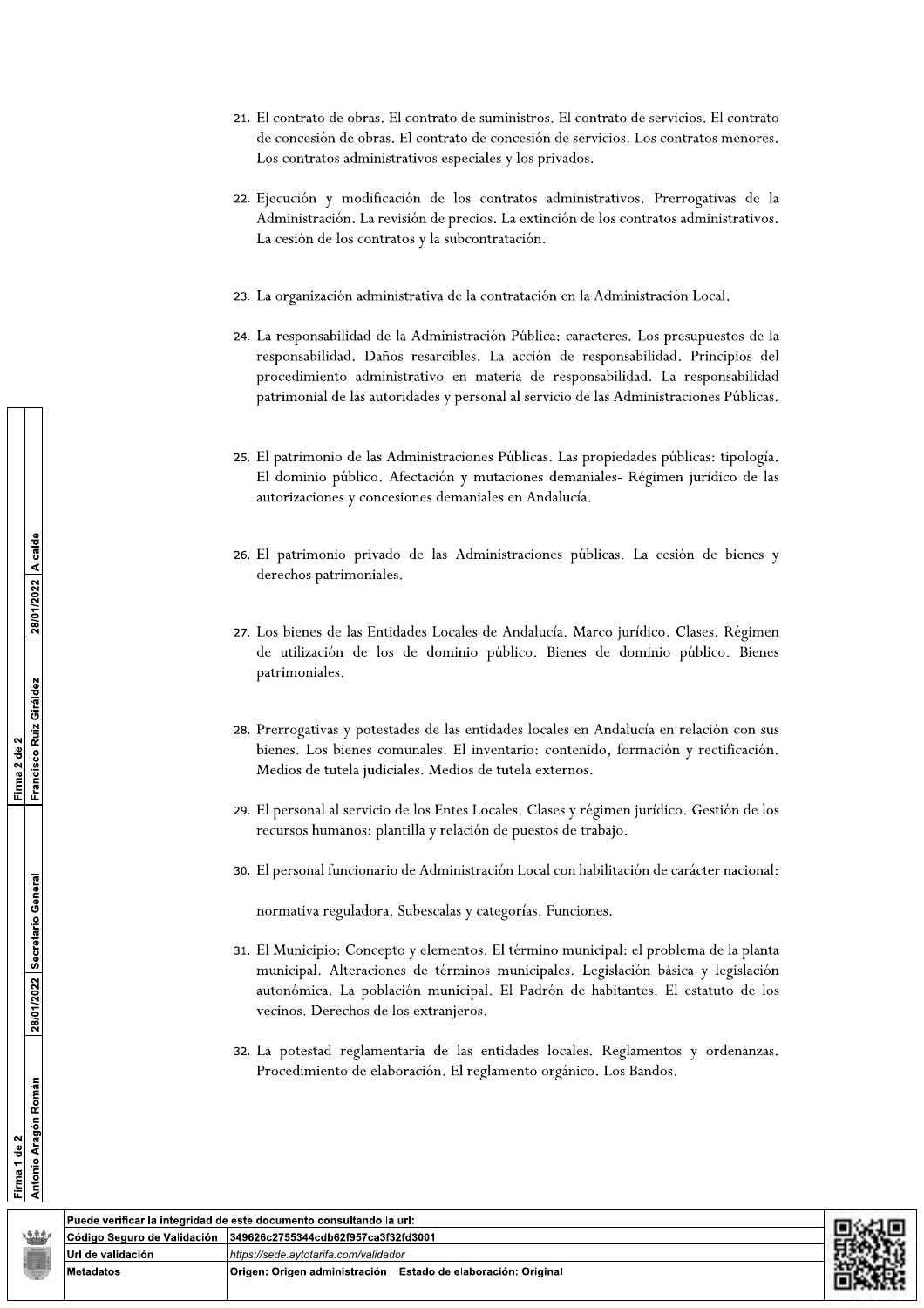



- 33. La organización municipal. Los municipios de régimen común. Órganos necesarios: El/a Alcalde/sa, Tenientes de Alcalde/sa, el Pleno y la Junta de Gobierno Local. Organos complementarios: Comisiones Informativas y otros órganos. Los municipios de gran población: especialidades de su régimen orgánico-funcional. Los grupos políticos. La participación vecinal en la gestión municipal.
- 34. Las competencias municipales: sistema de determinación. Competencias. Los servicios mínimos. La reserva de servicios. Las Competencias y servicios municipales en la legislación autonómica andaluza.

35. El sistema electoral local. Causas de inelegibilidad e incompatibilidad. Elección de los/as Concejales/as y Alcaldes/sas. Elección de Diputados/as Provinciales y Presidentes/as de Diputaciones provinciales. La moción de censura y la cuestión de confianza en el ámbito local. El recurso contencioso electoral. El Estatuto de los miembros electivos de las Corporaciones locales.

Régimen de sesiones y acuerdos de los órganos de gobierno local. Actas, 36. certificaciones, comunicaciones, notificaciones y publicación de los acuerdos. El Registro de documentos.

37. Singularidades del procedimiento administrativo en las entidades locales. La revisión y revocación de los actos de los entes locales. Tramitación de expedientes. Las personas interesadas. Abstenciones y recusaciones. Recursos administrativos y jurisdiccionales contra los actos locales.

38. El servicio público en las entidades locales. La iniciativa pública económica de las Entidades locales. Los modos de gestión de los servicios en la normativa estatal y autonómica. Las formas de ejercicio de la iniciativa económica en la legislación estatal y autonómica. El consorcio.

39. Las potestades administrativas. El principio de legalidad y sus manifestaciones. La actividad administrativa discrecional y sus límites. Control de discrecionalidad: en especial, la desviación de poder.

 $40<sup>°</sup>$ Los recursos de las Haciendas Locales. Los tributos locales: principios. La potestad reglamentaria de las Entidades Locales en materia tributaria: contenido de las ordenanzas fiscales, tramitación y régimen de impugnación de los actos de imposición y ordenación de tributos. El establecimiento de recursos no tributarios.

41. La ordenación del territorio y el urbanismo español, evolución histórica. El marco constitucional del urbanismo. La doctrina del Tribunal Constitucional. Competencias del Estado, de las Comunidades Autónomas y de las entidades locales.

Página 13 de 19

Código Seguro de Validación

Url de validación

**Metadatos** 

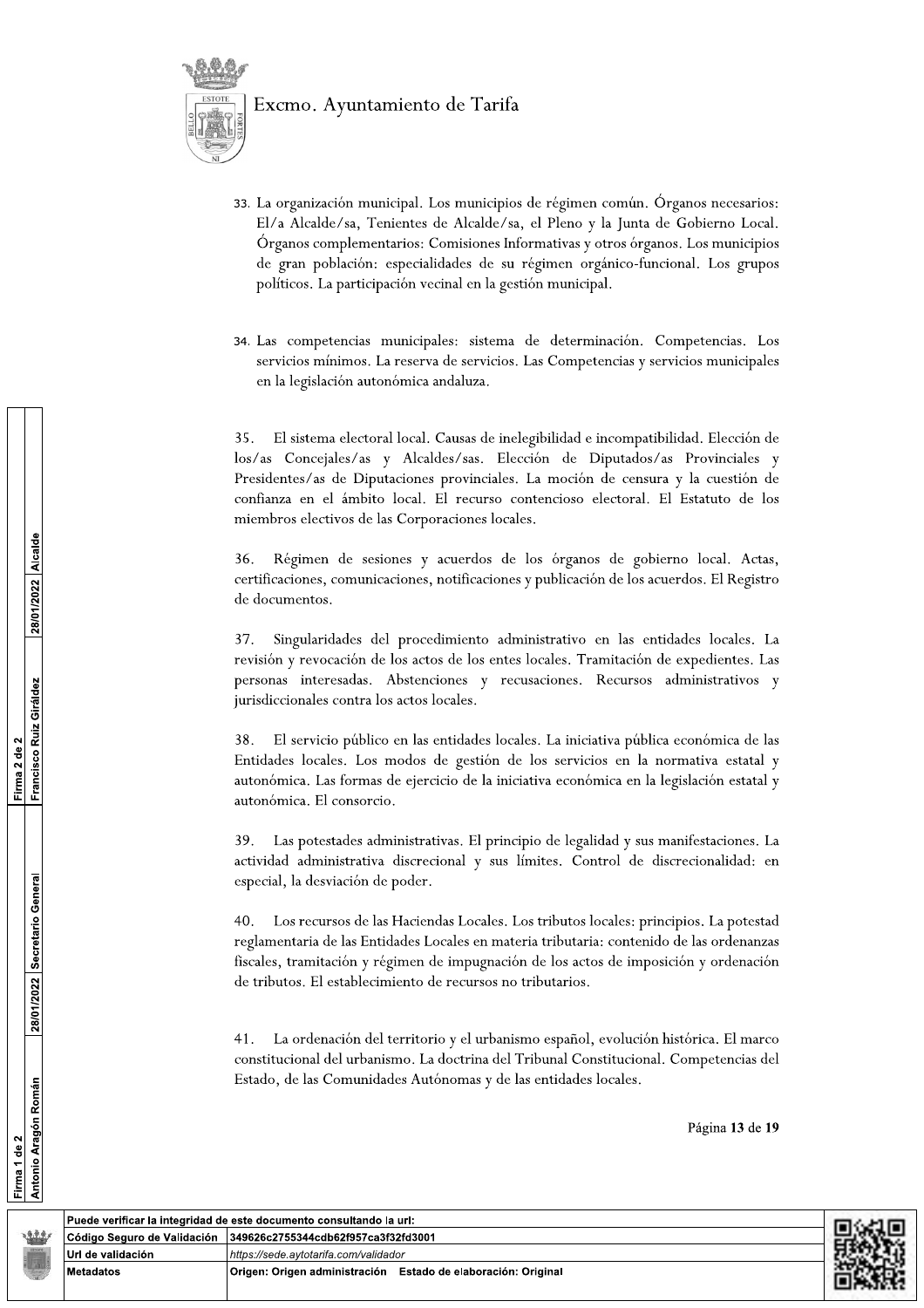El estatuto jurídico de la propiedad del suelo. El estatuto básico de la promoción 42. de actuaciones urbanísticas.

43. El régimen de valoraciones del suelo.

La expropiación forzosa y la responsabilidad patrimonial por razón de ordenación 44. del territorio y el urbanismo.

45. El Registro de la Propiedad y el urbanismo. La inscripción de actos de naturaleza urbanística en el Registro de la Propiedad.

46. La planificación urbanística como potestad normativa de la Administración Pública.

47. La Ley 7/2021, de 1 de diciembre, de impulso para la sostenibilidad del territorio de Andalucía (LISTA). Exposición de Motivos, Título preliminar, disposiciones generales y disposiciones transitorias.

48. Régimen del suelo y de las actuaciones de transformación urbanística y de actuaciones urbanísticas en Andalucía.

49. La ordenación territorial en Andalucía.

50. La ordenación urbanística en Andalucía.

51. La ejecución urbanística en Andalucía.

52. La actividad de edificación en Andalucía.

53. La disciplina territorial y urbanística en Andalucía.

54. Medidas de adecuación ambiental y territorial de las edificaciones irregulares en Andalucía.

55. Los convenios urbanísticos.

56. Limitaciones a la facultad de disposición del propietario del suelo no urbanizable.

57. Constitución y bienes que integran los Patrimonios Públicos de Suelo. Bienes Inmuebles y Recursos metálicos.

58. El derecho de superficie. Naturaleza y régimen jurídico. Ejercicio de los derechos de tanteo y retracto.

Contenido y desarrollo de la actividad administrativa de ejecución. Dirección, 59. inspección y control de la actividad privada de ejecución.

|                    | Puede verificar la integridad de este documento consultando la url: |  |
|--------------------|---------------------------------------------------------------------|--|
|                    |                                                                     |  |
| ∣Url de validación | https://sede.avtotarifa.com/validador                               |  |
| <b>Metadatos</b>   | Origen: Origen administración Estado de elaboración: Original       |  |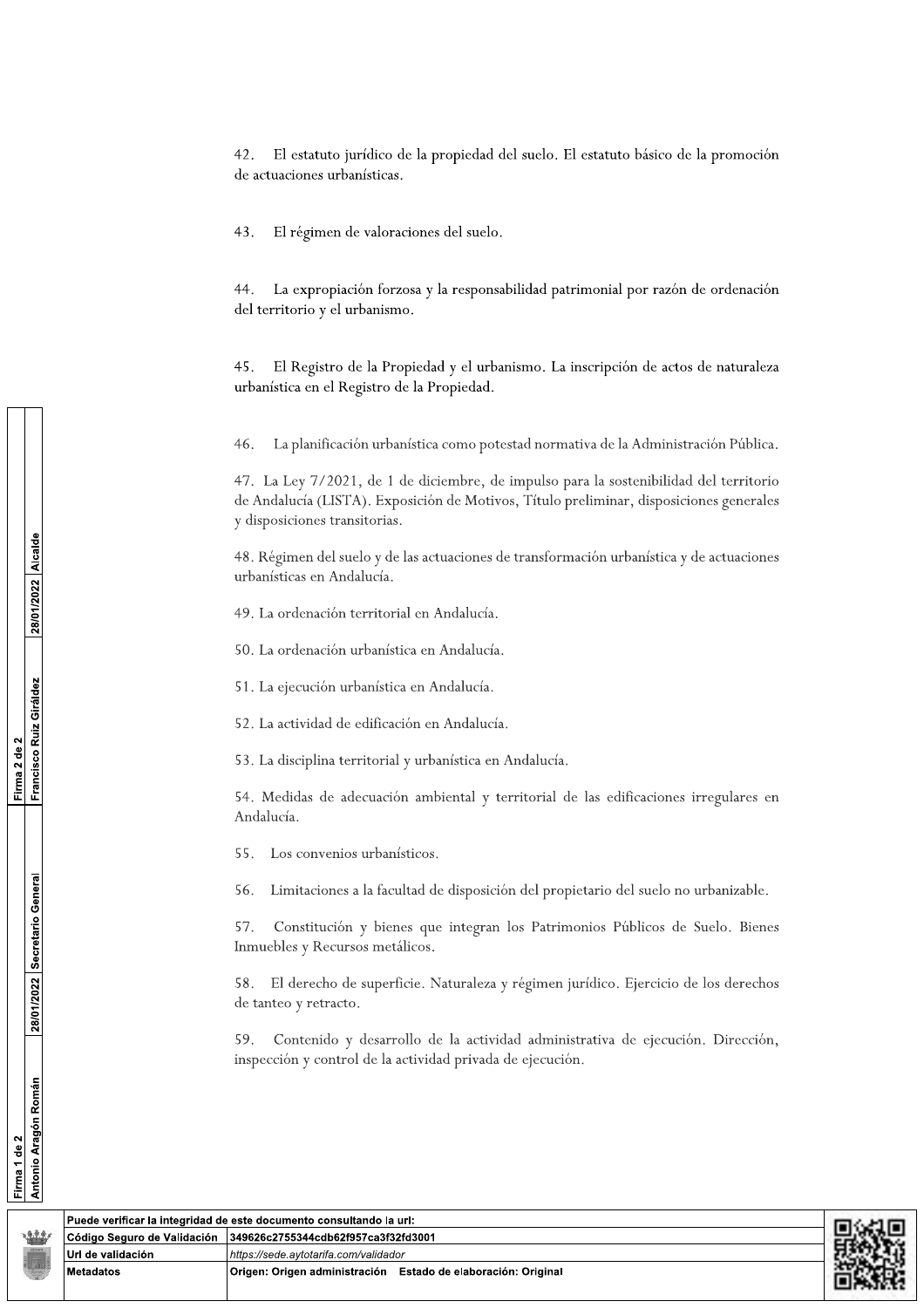

60. – Concepto y objeto de la reparcelación. La iniciativa y el contenido sustantivo y la contenida de la reparcelación. La iniciativa y el contenido sustantivo y la contenidad de la reparcelación de la contenidad de la co ntamiento de Tarifa<br>
bbjeto de la reparcelación. La iniciativa y el contenido<br>
parcelación.<br>
emas de actuación y su gestión.<br>
cón de las obras de urbanización por el municipio. La rec<br>
cón.<br>
tos de las licencias. Efectos r documental de la reparcelación.

61. Clases de sistemas de actuación y su gestión.

onservación de las obras de urbanización por el municipio. La recepción de las obras de urbanización.

63. Eficacia y efectos de las licencias. Efectos relativos al ejercicio por parte del sujeto titular de la licencia urbanística de otros derechos.

France (1993)<br>
(1993)<br>
(1993)<br>
(1993)<br>
(1993)<br>
(1993)<br>
(1993)<br>
(1993)<br>
(1993)<br>
(1993)<br>
(1993)<br>
(1993)<br>
(1994)<br>
(1994)<br>
(1994)<br>
(1994)<br>
(1994)<br>
(1994)<br>
(1994)<br>
(1994)<br>
(1994)<br>
(1994)<br>
(1994)<br>
(1994)<br>
(1994)<br>
(1994)<br>
(1994)<br> ción. La iniciativa y el contenido sustantivo y<br>gestión.<br>anización por el municipio. La recepción de las<br>fectos relativos al ejercicio por parte del sujeto<br>lerechos.<br>ción de una nueva ordenación urbanística<br>Efectos de las 1-)
()%"#-&  ( -& # /)
 disconforme con la licencia concedida. Efectos de las licencias con terceros. Efectos relativos al ejercicio irregular de los actos de transformación y uso del suelo en que consiste la licencia 63. Eficacia y efectos de las licercitular de la licencia urbanística de<br>64. Efectos derivados de la<br>disconforme con la licencia conc<br>relativos al ejercicio irregular de<br>consiste la licencia.<br>65. Los expedientes de conce:<br> 64. Efectos derivados de la aprobación de una nueva ordenación urbanística<br>disconforme con la licencia concedida. Efectos de las licencias con terceros. Efectos<br>relativos al ejercicio irregular de los actos de transformaci

disconforme con la licencia concedida. Efectos de la<br>relativos al ejercicio irregular de los actos de transfe<br>consiste la licencia.<br>65. Los expedientes de concesión de licencias y<br>responsables y comunicaciones en materia u 65. Los expedientes de concesión de licencias y el régimen de las declaraciones<br>responsables y comunicaciones en materia urbanística en Andalucía.<br>66. El Presupuesto General de las entidades locales: concepto y contenido. 68. Principios generales de la Ley 19/2013, de 9 de diciembre, de transparencia, El Presupuesto General de las entidades locales: contura presupuestaria. Los créditos del presupuesto de gasto<br>les de vinculación jurídica.<br>Bases de ejecución del Presupuesto. Tramitación del F<br>ga presupuestaria. Las modif acceso a la información pública y buen gobierno. Ejercicio del derecho de acceso a la información pública y limites al derecho de acceso. Ley 1/2014, de 24 de junio, de Los créditos del presupuesto de gastos: delimitación, situa<br>
idica.<br>
del Presupuesto. Tramitación del Presupuesto General<br>
as modificaciones de crédito.<br>
de la Ley 19/2013, de 9 de diciembre, de transpare<br>
ública y buen go transparencia pública de Andalucía. 67. Bases de ejecución del Pre<br>prórroga presupuestaria. Las modios prórroga presupuestaria. Las modios de la acceso a la información pública y límites al transparencia pública de Andalucía (69. Ley de Prevención de Ries f ss de ejecución del Presupuesto. Tramitación del Presupuestaria. Las modificaciones de crédito.<br>
ocipios generales de la Ley 19/2013, de 9 de diciem<br>
1 información pública y buen gobierno. Ejercicio del compública y límite

# **ANEXO II**

# MODELO DE SOLICITUD DE PARTICIPACIÓN PROCESO SELECTIVO DE PERSONAL FUNCIONARIO INTERINO PERSONA TECNICA ASESORA JURÍDICA PARA EL AYUNTAMIENTO DE TARIFA.

| 69. Ley de Prevención de Riesgos Laborales. Definiciones. Derecho a la protección<br>frente a los riesgos laborales. Principios de la acción preventiva.<br>Conceptualización básica. Discriminación y relaciones desiguales: concepto y tipos<br>70.<br>de discriminación. Igualdad de oportunidades: principios de igualdad. Planes de igualdad.<br>28/01/2022 Secretario General<br><b>ANEXO II</b><br>MODELO DE SOLICITUD DE PARTICIPACIÓN PROCESO SELECTIVO DE PERSONAL<br>FUNCIONARIO INTERINO PERSONA TECNICA ASESORA JURÍDICA PARA EL<br>AYUNTAMIENTO DE TARIFA.<br><b>DATOS PERSONALES</b><br>ón Román<br>Página 15 de 19<br><b>Antonio Arag</b><br>Firma 1 de 2 | 28/01/2022 Alcalde<br>Francisco Ruiz Giráldez | 67. Bases de ejecución del Presupuesto. Tramitación del Presupuesto General. La<br>prórroga presupuestaria. Las modificaciones de crédito.<br>68. Principios generales de la Ley 19/2013, de 9 de diciembre, de transparencia,<br>acceso a la información pública y buen gobierno. Ejercicio del derecho de acceso a la<br>información pública y límites al derecho de acceso. Ley 1/2014, de 24 de junio, de<br>transparencia pública de Andalucía. |  |
|---------------------------------------------------------------------------------------------------------------------------------------------------------------------------------------------------------------------------------------------------------------------------------------------------------------------------------------------------------------------------------------------------------------------------------------------------------------------------------------------------------------------------------------------------------------------------------------------------------------------------------------------------------------------------|-----------------------------------------------|------------------------------------------------------------------------------------------------------------------------------------------------------------------------------------------------------------------------------------------------------------------------------------------------------------------------------------------------------------------------------------------------------------------------------------------------------|--|
|                                                                                                                                                                                                                                                                                                                                                                                                                                                                                                                                                                                                                                                                           | Firma 2 de 2                                  |                                                                                                                                                                                                                                                                                                                                                                                                                                                      |  |
|                                                                                                                                                                                                                                                                                                                                                                                                                                                                                                                                                                                                                                                                           |                                               |                                                                                                                                                                                                                                                                                                                                                                                                                                                      |  |
|                                                                                                                                                                                                                                                                                                                                                                                                                                                                                                                                                                                                                                                                           |                                               |                                                                                                                                                                                                                                                                                                                                                                                                                                                      |  |
| Puede verificar la integridad de este documento consultando la url:<br>عثنه<br>Código Seguro de Validación<br>349626c2755344cdb62f957ca3f32fd3001                                                                                                                                                                                                                                                                                                                                                                                                                                                                                                                         |                                               |                                                                                                                                                                                                                                                                                                                                                                                                                                                      |  |
| Url de validación<br>https://sede.aytotarifa.com/validador                                                                                                                                                                                                                                                                                                                                                                                                                                                                                                                                                                                                                |                                               |                                                                                                                                                                                                                                                                                                                                                                                                                                                      |  |
| Origen: Origen administración Estado de elaboración: Original<br>Metadatos                                                                                                                                                                                                                                                                                                                                                                                                                                                                                                                                                                                                |                                               |                                                                                                                                                                                                                                                                                                                                                                                                                                                      |  |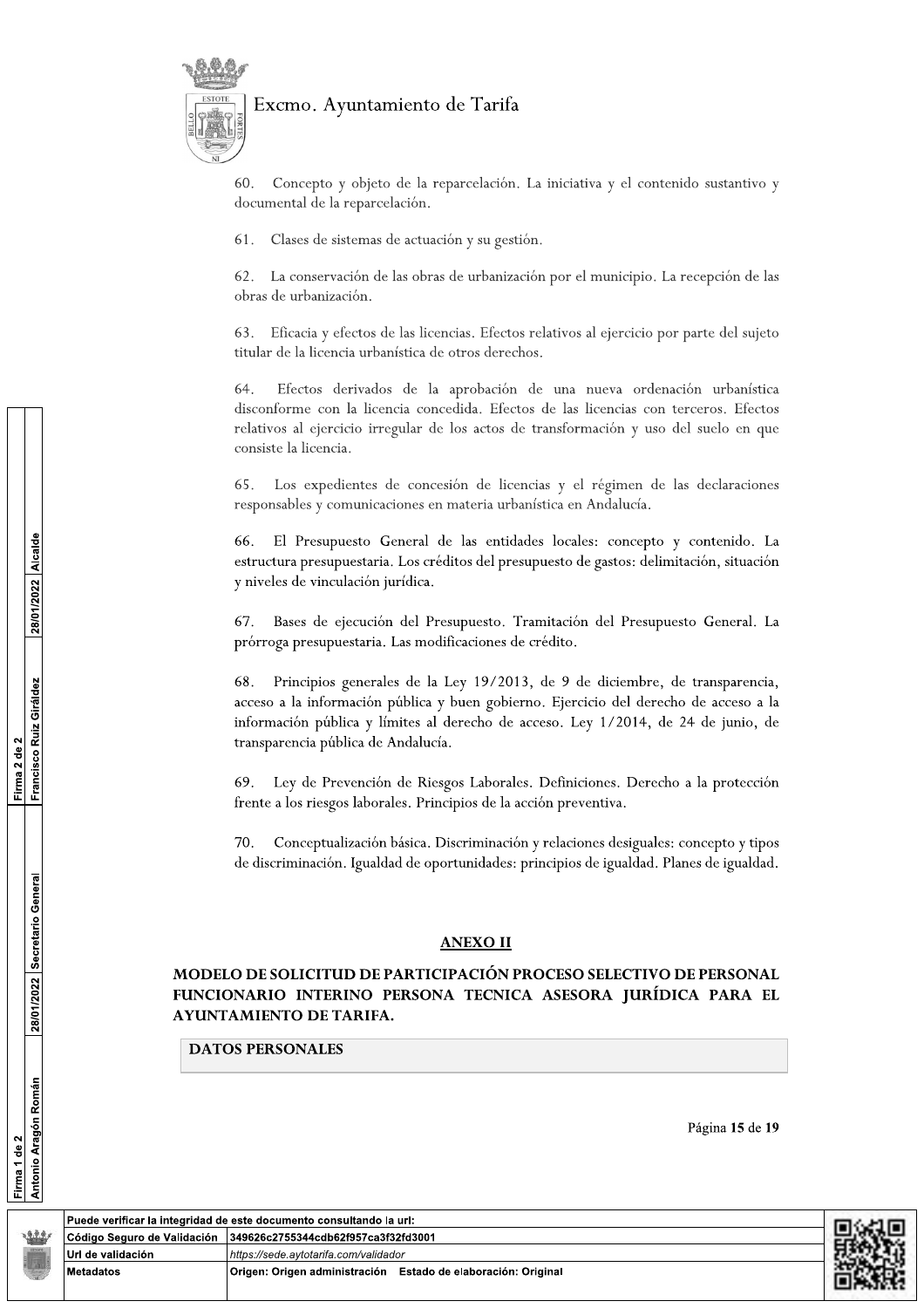| <b>NOMBRE</b>                  |             |      | D.N.I.                    |                  |  |
|--------------------------------|-------------|------|---------------------------|------------------|--|
|                                |             |      |                           |                  |  |
| <b>DIRECCIÓN</b>               |             | C.P. | <b>LOCALIDAD</b>          | <b>PROVINCIA</b> |  |
|                                |             |      |                           |                  |  |
| <b>TELÉFONO MÓVIL TELÉFONO</b> | <b>FIJO</b> |      | <b>CORREO ELECTRÓNICO</b> |                  |  |
|                                |             |      |                           |                  |  |

) Cupo general () Cupo personas con diversidad funcional (discapacidad)

#### **EXPONE**

1º Que conocida la convocatoria de Bases específicas que regirán la constitución de bolsa de personal funcionario interino (Denominación del puesto de trabajo: Persona técnica asesora jurídica) del Ayuntamiento de Tarifa, manifiesta reunir todos y cada uno de los requisitos exigidos en la convocatoria.

2º Declara de forma responsable que cuenta con los méritos detallados en el anexo adjunto, para su valoración en la fase de concurso.

#### **SOLICITA**

La admisión a las pruebas selectivas.

En ..............., a ........... de..........de 201\_

#### SR. ALCALDE DEL AYUNTAMIENTO DE TARIFA (CÁDIZ)

En relación a los datos de carácter personal, sobre su confidencialidad y prohibición de transmisión o comunicación por cualquier medio o procedimiento, deberán ser tratados exclusivamente para los fines propios de la Administración (ex Ley Orgánica 15/99, de 13 de diciembre, de protección de datos de carácter personal y ex Reglamento general de protección de datos (UE) 2016/679 de 27 de abril de 2016 relativo a la protección de las personas físicas en lo que respecta al tratamiento de datos personales y a la libre circulación de estos datos)"

#### **ANEXO III**

## MODELO DE LA DECLARACIÓN DE MÉRITOS (Se podrá ajustar o ampliar según necesidades específicas) **AUTOBAREMACIÓN**

# **DATOS DEL SOLICITANTE**

| ٠ |  |  |
|---|--|--|
|   |  |  |
|   |  |  |

|                                                            | Puede verificar la integridad de este documento consultando la url: |  |
|------------------------------------------------------------|---------------------------------------------------------------------|--|
|                                                            | Código Seguro de Validación   349626c2755344cdb62f957ca3f32fd3001   |  |
| Url de validación<br>https://sede.avtotarifa.com/validador |                                                                     |  |
| <b>Metadatos</b>                                           | Origen: Origen administración Estado de elaboración: Original       |  |

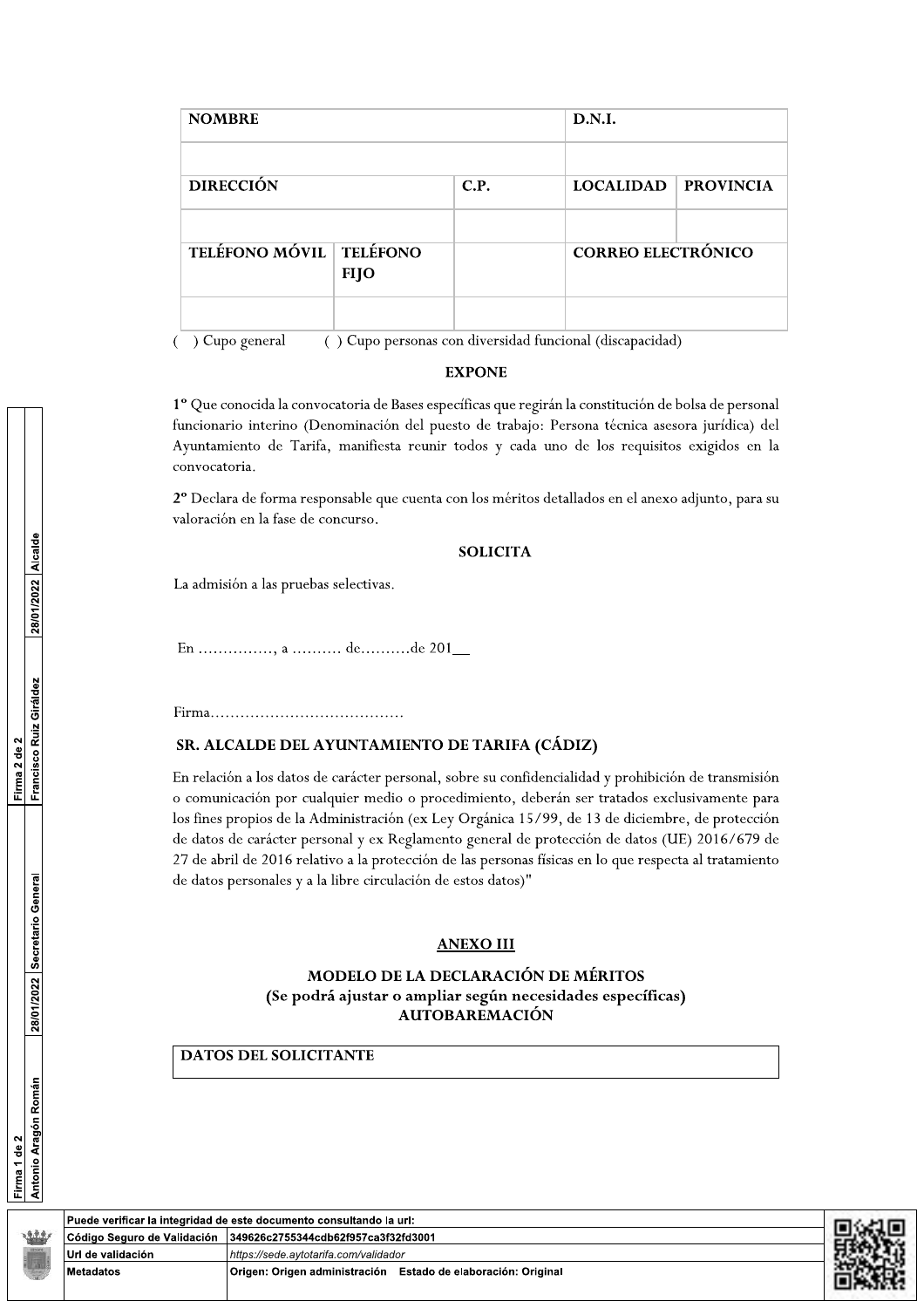

| <b>Nombre y Apellidos</b>                                                                                                                                                                                                                                                                                                                                                                                            |                 |           | <b>NIF</b>        |           |                                                                                                   |  |
|----------------------------------------------------------------------------------------------------------------------------------------------------------------------------------------------------------------------------------------------------------------------------------------------------------------------------------------------------------------------------------------------------------------------|-----------------|-----------|-------------------|-----------|---------------------------------------------------------------------------------------------------|--|
|                                                                                                                                                                                                                                                                                                                                                                                                                      |                 |           |                   |           |                                                                                                   |  |
| Dirección                                                                                                                                                                                                                                                                                                                                                                                                            |                 |           |                   |           |                                                                                                   |  |
|                                                                                                                                                                                                                                                                                                                                                                                                                      |                 |           |                   |           |                                                                                                   |  |
| Código Postal                                                                                                                                                                                                                                                                                                                                                                                                        |                 | Municipio |                   | Provincia |                                                                                                   |  |
|                                                                                                                                                                                                                                                                                                                                                                                                                      |                 |           |                   |           |                                                                                                   |  |
| Denominación del Puesto                                                                                                                                                                                                                                                                                                                                                                                              |                 |           |                   |           |                                                                                                   |  |
|                                                                                                                                                                                                                                                                                                                                                                                                                      |                 |           |                   |           |                                                                                                   |  |
|                                                                                                                                                                                                                                                                                                                                                                                                                      |                 |           |                   |           |                                                                                                   |  |
| específica, hasta un máximo de 7 puntos)                                                                                                                                                                                                                                                                                                                                                                             |                 |           |                   |           | 2.2.1.- Experiencia laboral(Por experiencia laboral en trabajos análogos a los de la convocatoria |  |
| Por servicios prestados en la Administración Pública, hasta un máximo de 4.50 puntos: Por<br>1.<br>cada mes completo de servicios prestados en plaza o puestos análogos a los de la convocatoria<br>específica, acreditado mediante la correspondiente certificación: 0.05 puntos                                                                                                                                    |                 |           |                   |           |                                                                                                   |  |
| Inicio<br>contrato                                                                                                                                                                                                                                                                                                                                                                                                   | Fin<br>contrato |           | Tiempo a computar |           | Puntos                                                                                            |  |
|                                                                                                                                                                                                                                                                                                                                                                                                                      |                 |           |                   |           |                                                                                                   |  |
|                                                                                                                                                                                                                                                                                                                                                                                                                      |                 |           |                   |           |                                                                                                   |  |
| Por servicios prestados en el sector privado, hasta un máximo de 2.50 puntos: Por cada mes<br>2.<br>completo de servicios prestados en plaza o puesto análogos a los de la convocatoria<br>específica, acreditado mediante la correspondiente certificación y contratos de trabajo:<br>0.025 puntos. Se entenderá por trabajo análogo el que tenga igual contenido funcional a los<br>de la convocatoria específica. |                 |           |                   |           |                                                                                                   |  |
| Inicio<br>contrato                                                                                                                                                                                                                                                                                                                                                                                                   | Fin<br>contrato |           | Tiempo a computar |           | Puntos                                                                                            |  |
|                                                                                                                                                                                                                                                                                                                                                                                                                      |                 |           |                   |           |                                                                                                   |  |

Página 17 de 19



28/01/2022 Alcalde Francisco Ruiz Giráldez Firma 2 de 2 28/01/2022 Secretario General <mark>Firma 1 de 2</mark><br>Antonio Aragón Román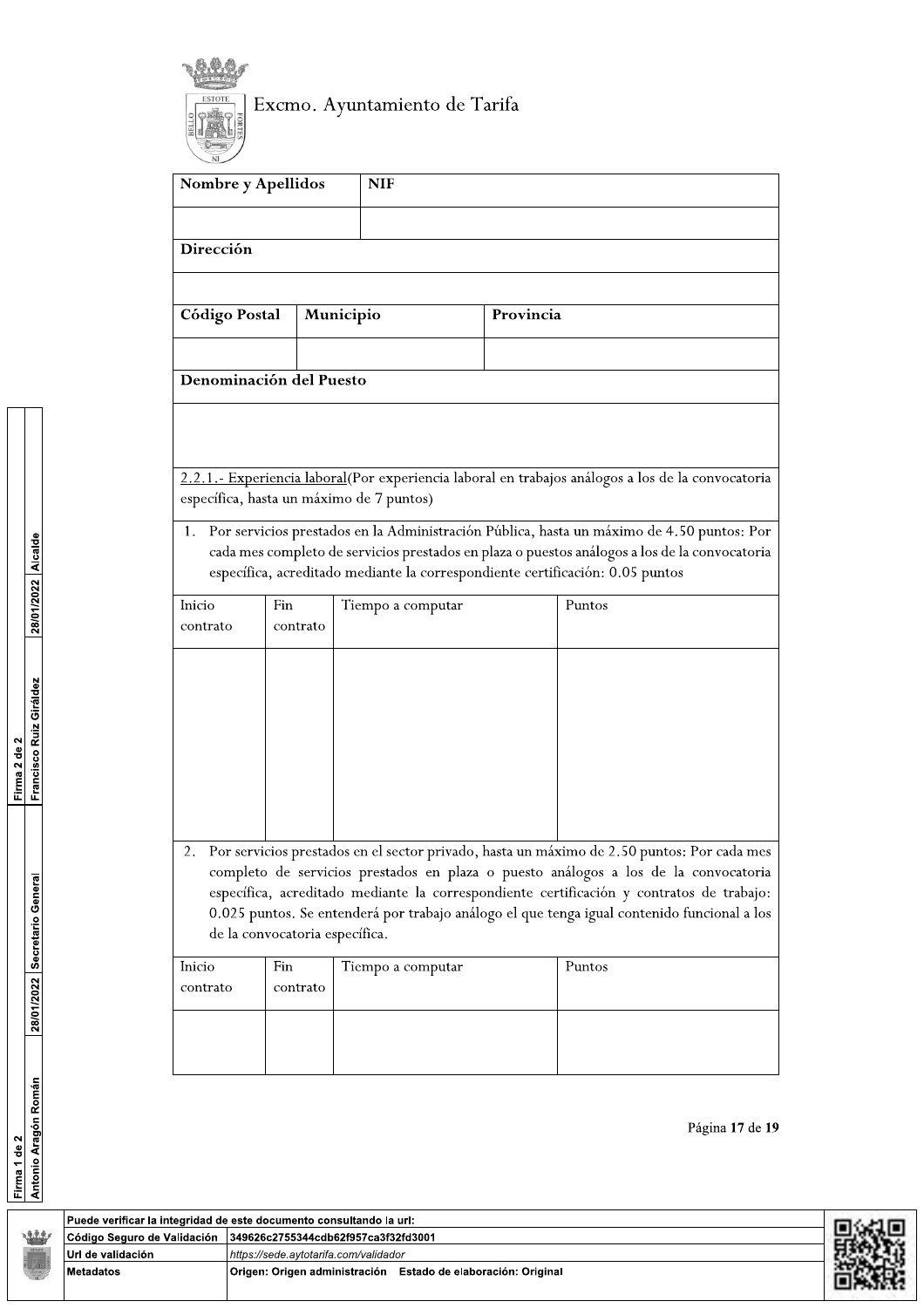|                                                    | <b>TOTAL PUNTOS APARTADO 2.2.1.-</b>                                                                                                                                                                                                                     |                               |  |
|----------------------------------------------------|----------------------------------------------------------------------------------------------------------------------------------------------------------------------------------------------------------------------------------------------------------|-------------------------------|--|
|                                                    |                                                                                                                                                                                                                                                          |                               |  |
| 2.2.2.-Titulaciones. (Hasta un máximo de 2 puntos) |                                                                                                                                                                                                                                                          |                               |  |
| Por estar en posesión de una titulación:           |                                                                                                                                                                                                                                                          |                               |  |
| Bachillerato,<br>Bachillerato                      | Unificado<br>Polivalente<br>Formación Profesional de Técnico Superior o Técnico                                                                                                                                                                          |                               |  |
| Especialista, o equivalente 0,50 puntos.           |                                                                                                                                                                                                                                                          |                               |  |
| Técnica o equivalentes 1 punto.                    | Diplomatura Universitaria, Ingeniería Técnica, Arquitectura                                                                                                                                                                                              |                               |  |
| equivalentes 2 puntos.                             | Doctorado, Grado, Licenciatura, Ingeniería, Arquitectura o                                                                                                                                                                                               |                               |  |
|                                                    | <b>TOTAL PUNTOS APARTADO 2.2.2.-</b>                                                                                                                                                                                                                     |                               |  |
|                                                    | 2.2.3.- Cursos de formación relacionados con las funciones del puesto y/o plaza a desarrollar.                                                                                                                                                           |                               |  |
|                                                    | Por haber realizado cursos de formación organizados por Administraciones Públicas o en<br>colaboración con aquellas y que estén relacionados con el puesto al que se aspira de al menos 30<br>horas de duración: 0,10 por curso con un máximo de 1 punto |                               |  |
| Denominación del Curso                             | Organismo que lo imparte                                                                                                                                                                                                                                 | Número de horas               |  |
|                                                    |                                                                                                                                                                                                                                                          |                               |  |
|                                                    |                                                                                                                                                                                                                                                          |                               |  |
|                                                    |                                                                                                                                                                                                                                                          | TOTAL PUNTOS APARTADO 2.2.3.- |  |
|                                                    | <b>TOTAL PUNTOS</b>                                                                                                                                                                                                                                      |                               |  |
|                                                    | Declarando que los datos relacionados son ciertos, los cuales acreditará en tiempo y forma.                                                                                                                                                              |                               |  |
|                                                    | En , a  dede 201 ____                                                                                                                                                                                                                                    |                               |  |
|                                                    |                                                                                                                                                                                                                                                          |                               |  |
|                                                    |                                                                                                                                                                                                                                                          |                               |  |
| electrónica.                                       | Lo que se hace público para general conocimiento, en Tarifa, a la fecha indicada en la firma                                                                                                                                                             |                               |  |
|                                                    |                                                                                                                                                                                                                                                          |                               |  |

 $\mathop{\rm El}\nolimits$  Alcalde Francisco Ruíz Giráldez El Secretario General Antonio Aragón Román